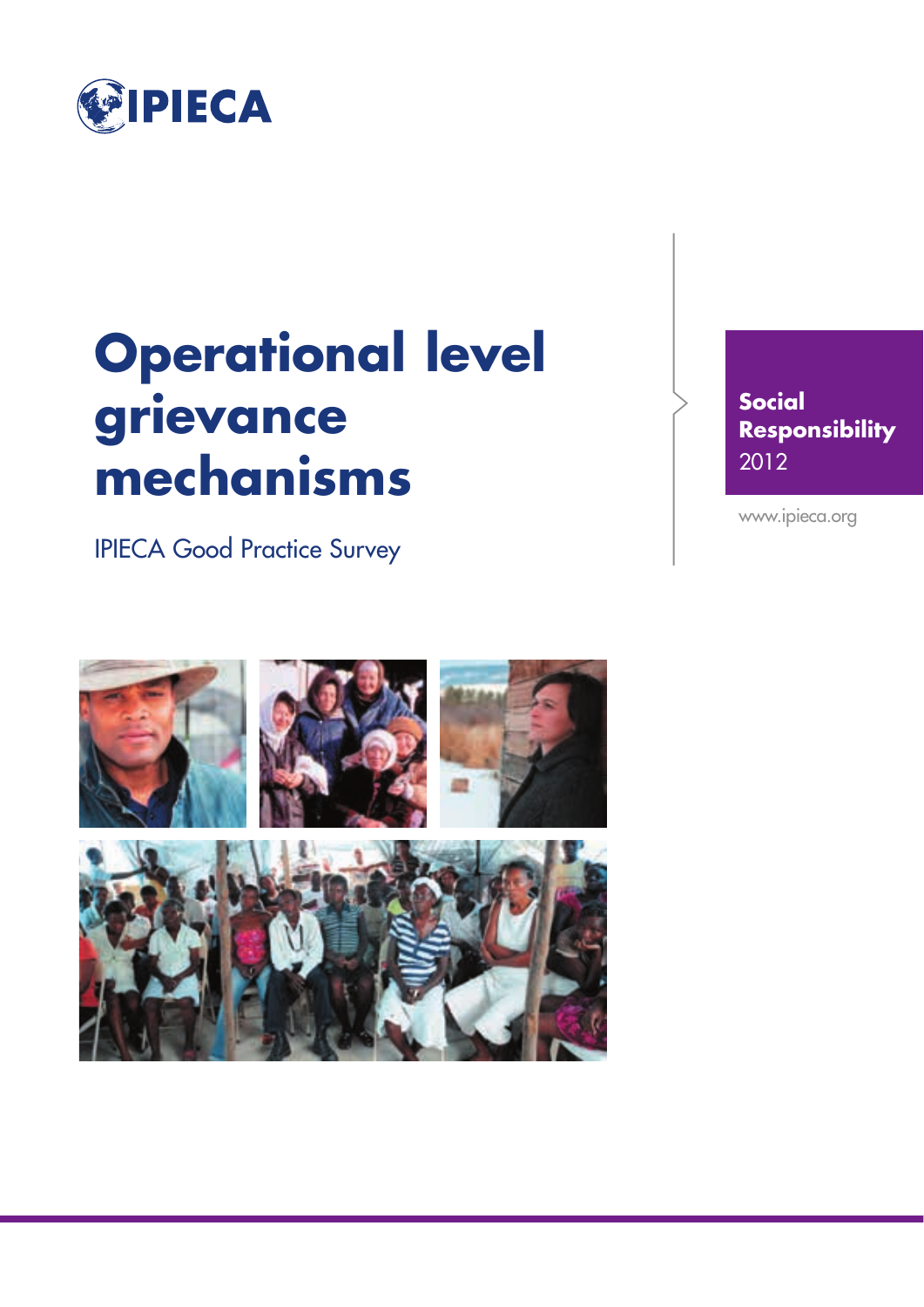

#### The global oil and gas industry association for environmental and social issues

5th Floor, 209–215 Blackfriars Road, London SE1 8NL, United Kingdom Telephone: +44 (0)20 7633 2388 Facsimile: +44 (0)20 7633 2389 E-mail: info@ipieca.org Internet: www.ipieca.org

© IPIECA 2012 All rights reserved.

No part of this publication may be reproduced, stored in a retrieval system, or transmitted in any form or by any means, electronic, mechanical, photocopying, recording or otherwise, without the prior consent of IPIECA.

This publication is printed on paper manufactured from fibre obtained from sustainably grown softwood forests and bleached without any damage to the environment.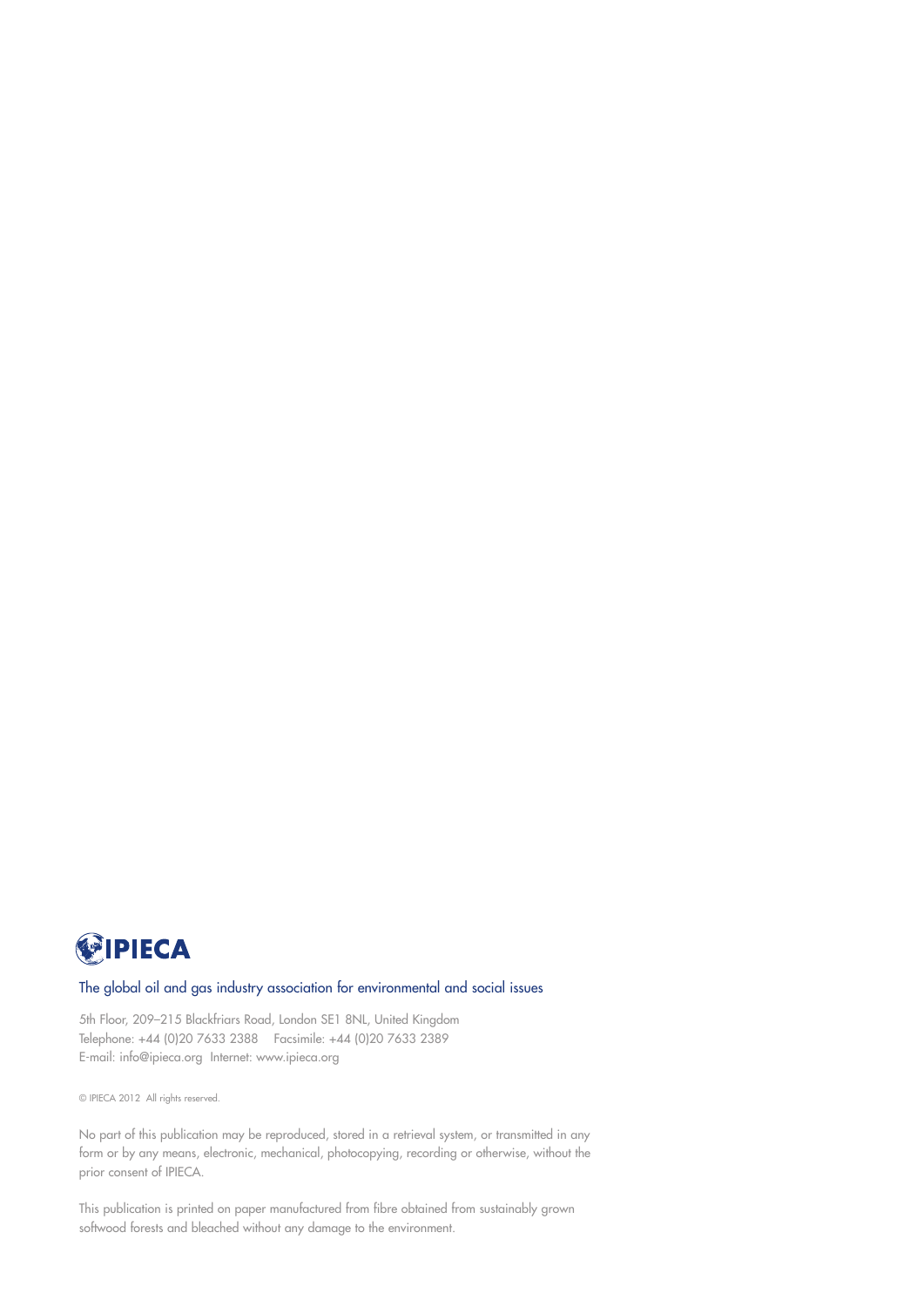## **Operational level grievance mechanisms**

IPIECA Good Practice Survey

Photographs reproduced courtesy of the following: front cover (top left and right), and pages 5, 7, 8, 11, 12, 13, 18, 21, 23 and 24: ©Shutterstock.com; front cover (top centre), and pages 1, 2, 15 and 20: Shell; front cover (bottom): ©iStockphoto.com.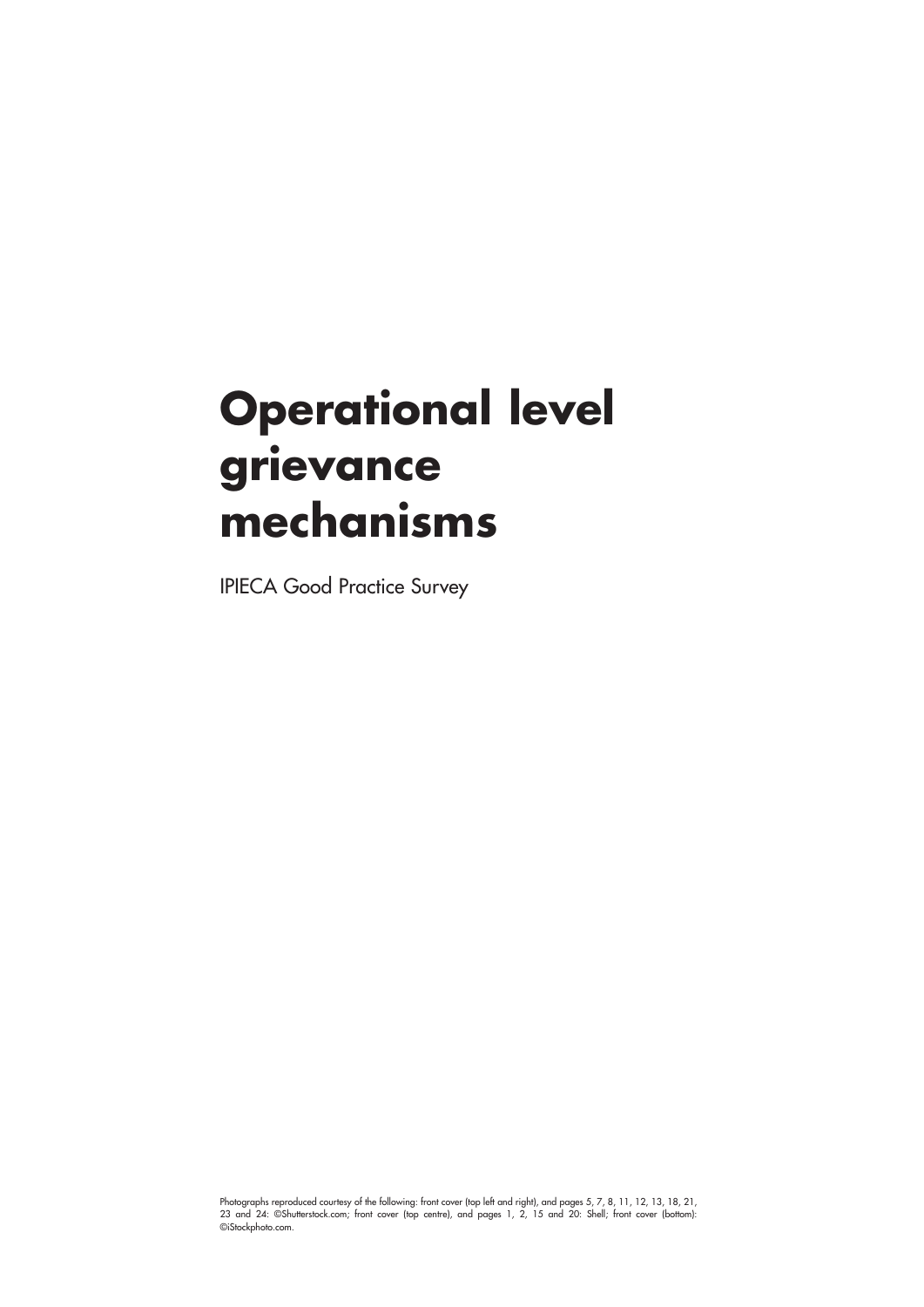## **Contents**

| Purpose and scope                                    | 1  |  |  |  |
|------------------------------------------------------|----|--|--|--|
| Introduction                                         | 2  |  |  |  |
| <b>Section 1: Understanding grievance mechanisms</b> | 5  |  |  |  |
| The business case                                    | 6  |  |  |  |
| Grievance mechanisms and stakeholder engagement      | 7  |  |  |  |
| Effectiveness criteria                               | 7  |  |  |  |
| Basic process steps                                  | 10 |  |  |  |
| 1. Receive                                           | 11 |  |  |  |
| 2. Assess and assign                                 | 11 |  |  |  |
| 3. Acknowledge                                       | 11 |  |  |  |
| 4. Investigate                                       | 11 |  |  |  |
| 5. Respond                                           | 12 |  |  |  |
| 6. Consider recourse or appeal                       | 12 |  |  |  |
| 7. Follow up and close out                           | 13 |  |  |  |
| Potential elements of good practice                  | 13 |  |  |  |
| <b>Section 2: Design and implementation</b>          | 15 |  |  |  |
| Design and implementation                            | 16 |  |  |  |
| Step 1: Form design team and engage stakeholders     | 16 |  |  |  |
| Step 2: Assess risk                                  | 16 |  |  |  |
| Step 3: Design and implement                         | 17 |  |  |  |
| Step 4: Review and improve                           | 18 |  |  |  |
| Strategies for enhancing trust                       | 19 |  |  |  |
| Joint fact finding and decision making               | 19 |  |  |  |
| Use of third parties                                 | 20 |  |  |  |
| Use of multi-stakeholder bodies                      | 20 |  |  |  |
| <b>Section 3: Management framework</b>               | 21 |  |  |  |
| Management framework                                 | 22 |  |  |  |
| Policy or standard                                   | 22 |  |  |  |
| Standard operating procedure                         | 22 |  |  |  |
| People                                               | 23 |  |  |  |
| Training                                             | 23 |  |  |  |
| Systems, tools and resources                         | 23 |  |  |  |
| Assurance                                            | 24 |  |  |  |
| Culture and commitment                               | 24 |  |  |  |
| <b>Appendix: Resources and further reading</b><br>25 |    |  |  |  |
| <b>Acknowledgements</b>                              | 26 |  |  |  |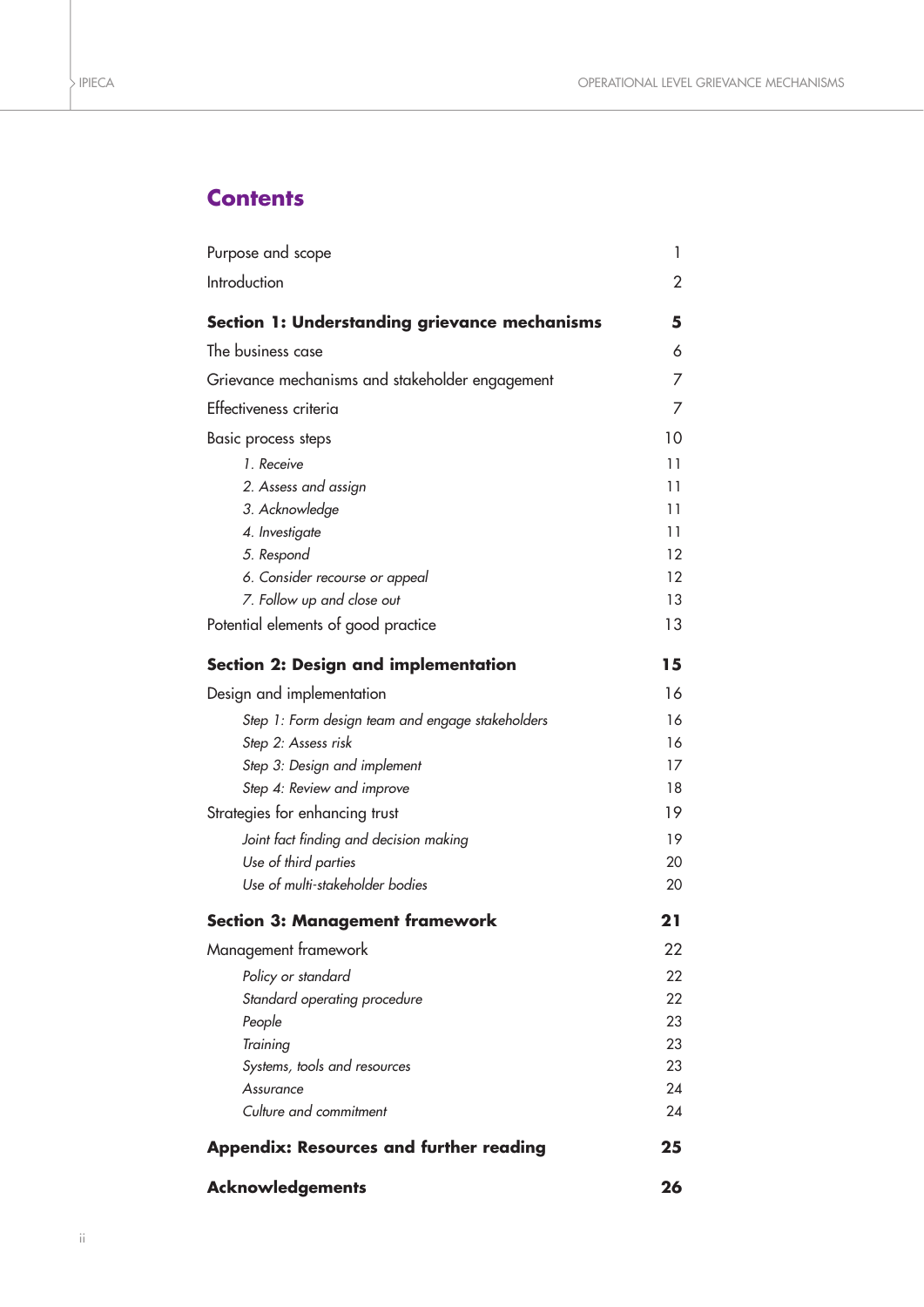## **Purpose and scope**

Wherever companies do business, engaging with affected communities and responding to their concerns is essential to operating successfully whilst ensuring respect for human rights. Processes that allow concerns to be raised and remedied—also known as grievance mechanisms—are an important means of achieving this aim. Grievance mechanisms benefit companies and communities by providing an opportunity for concerns to be identified and resolved before they escalate. When implemented as part of a broader community engagement strategy, they contribute to enhanced relationships, reduced risk, better management of operational impacts and the avoidance of potential harm.

This IPIECA Good Practice Survey on Operational Level Grievance Mechanisms builds on a decade of active engagement by IPIECA on business and human rights. IPIECA was among the first industry bodies to incorporate human rights into our social responsibility work in the early 2000s, later establishing a dedicated task force to advance best practice. Member companies actively supported the mandate of the UN Special Representative on Business and Human Rights. Most recently, following the adoption of the UN Guiding Principles on Business and Human Rights, IPIECA launched a three-year initiative to advance implementation of two key pillars of the framework: human rights due diligence and grievance mechanisms. In each of these areas, IPIECA is developing guidance tailored to the unique needs of the oil and gas industry through a combination of field testing, collaborative learning and consultation with a range of external stakeholders and experts.

This Good Practice Survey is designed to summarize the growing body of literature on community grievance mechanisms. It extracts the key insights from an array of publications and draws them together in a single, easy-to-use document focused on the needs of industry practitioners.

As the guidance surveyed in this document is yet to be tested systematically within the oil and gas industry, IPIECA has initiated a series of pilot implementation projects sponsored by member companies to field-test approaches to grievance mechanisms in different operating contexts. The pilots will test the basic precepts of this survey, with an emphasis on promoting local solutions to local challenges. During this process, participating companies will take part in a collaborative learning process designed to share knowledge and understanding about how to make grievance mechanisms work in practice. The results of this experience will inform the IPIECA Guide to Grievance Mechanisms in the Oil and Gas Industry, to be published at the conclusion of the project.

IPIECA will share the results of these activities and continue to engage with a wide range of stakeholders as this process moves forward.

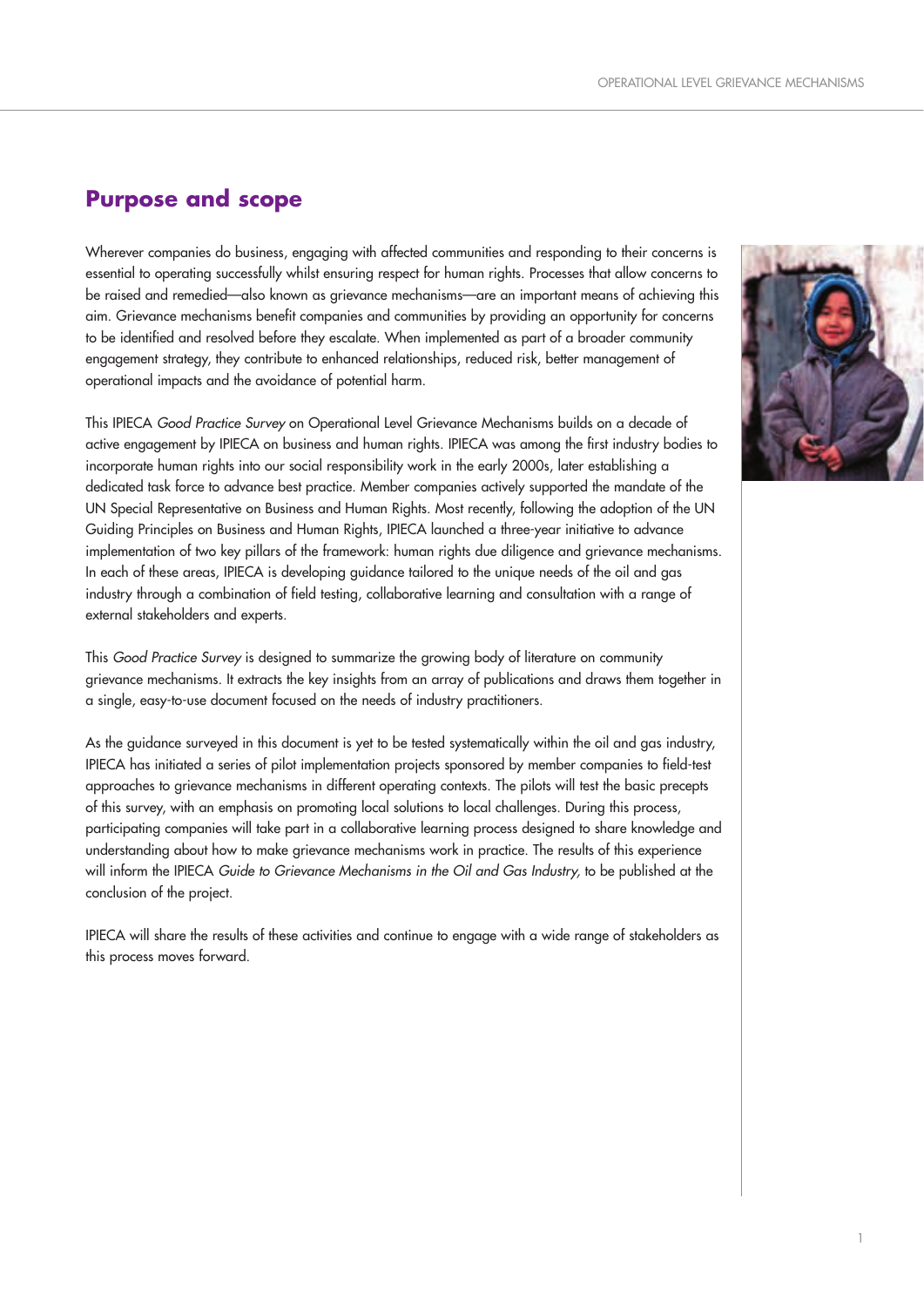## **Introduction**

This document surveys the existing body of thirdparty guidance on operational level grievance mechanisms. It focuses on aspects of the literature of most relevance to the oil and gas industry, including the criteria for effective grievance handling, basic procedural steps, elements of good practice and integration with existing management systems.

Oil and gas activities give rise to varied social and environmental impacts. Companies have extensive systems in place to enhance the positive impacts of their activities and minimize the negative ones. They also seek to build strong relationships with affected communities in order to facilitate their

input into decisions about how impacts are identified, avoided or managed. These practices are designed to work together to anticipate and resolve potential issues before they arise. Yet, even when an operation is managed to the highest standards, concerns about its performance can still be expected from time to time.

Grievance mechanisms provide a means by which affected individuals or communities can raise questions or concerns with a company and get them addressed in a prompt and consistent manner. They do not replace state-based judicial or non-judicial forms of remedy. But when applied effectively they offer the prospect of a more



Even when an operation is managed to the highest standards, concerns about its activities can still be expected from time to time.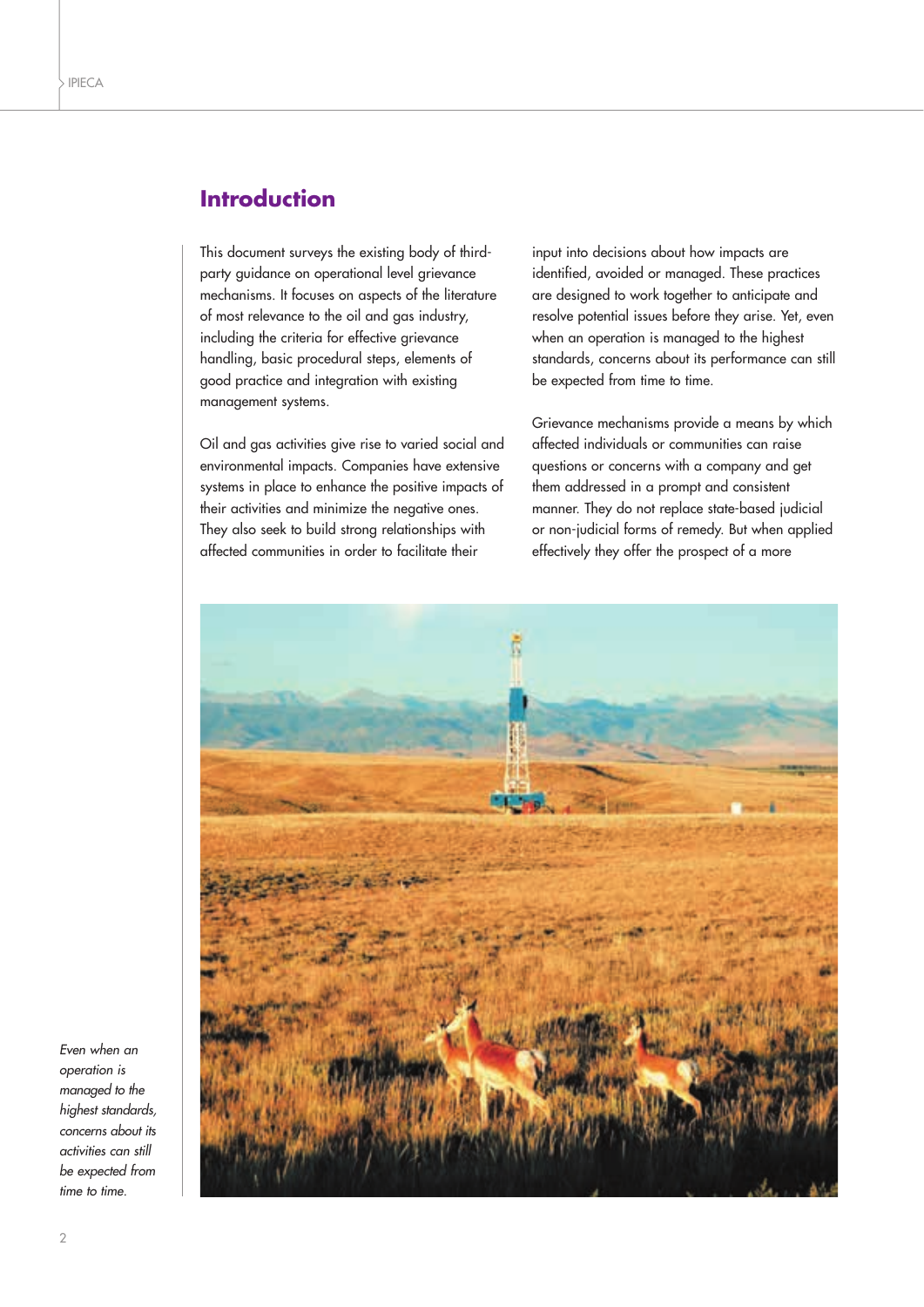efficient, immediate and low cost form of dispute resolution for both companies and communities.

As awareness of their value has grown, a number of sectors have begun to explore how grievance mechanisms can be adapted to their unique business needs and impacts. The emergence of the UN Guiding Principles on Business and Human Rights, which assign a prominent role to grievance mechanisms under the 'Protect, Respect and Remedy' framework, has been another important catalyst. As stakeholders increasingly turn their attention to the practical implementation of the Guiding Principles, the trend towards greater uptake is set to continue.

The growing interest in grievance mechanisms has helped to inspire a proliferation of recent guidance notes from various institutions, universities and

associations. Whilst this literature is rich in advice and insight, it is yet to be tested systematically in the diverse environments in which the global oil and gas industry operates. Compounding the confusion for industry practitioners has been the sheer number of documents offering guidance in this area combined with a lack of detail on the practical aspects of implementation or integration with existing systems.

This Good Practice Survey is designed to help companies navigate the growing body of literature and advance their individual implementation efforts by pulling together the core insights and concepts most relevant to the oil and gas industry. Drawing on an array of guidance and research, it extracts and consolidates the latest thinking on grievance mechanisms into a single, convenient document for use by industry practitioners.

#### **Terminology used in this survey**

When talking about grievance mechanisms, terminology can be a recurring source of confusion for many companies. In some cases, words such as issue, concern, complaint, grievance and feedback may be used interchangeably. In other circumstances, these terms may have quite different meanings depending on existing usage within the company or communities. In certain contexts, terms such as grievance may have negative connotations and should be avoided altogether.

There is no right answer about which terms or definitions are most suitable. Companies should select the terms that are most appropriate for their context and which will be most readily understood by affected communities who may need to use the mechanism.

This survey uses the following definitions:

#### **Concern**

Concerns are questions, requests for information, or general perceptions unrelated to a specific impact or incident. If not addressed to the satisfaction of the complainant, concerns may become complaints. Although concerns do not

have to be registered as a formal complaint, they should be noted in an appropriate management system so that emerging trends can be identified and addressed before they escalate.

#### **Complaint or Grievance**

Complaints or grievances are an expression of dissatisfaction stemming from a real or perceived impact of a company's business activities. Complaints can range from commonly occurring, relatively minor problems to more entrenched or serious ones that have the potential to become a source of significant resentment. When people present a complaint to the company, they generally expect to receive a specific response or remedy.

The terms complaint and grievance are used interchangeably in this document, without presuming differences in scale, complexity or seriousness.

#### **Grievance mechanism**

A grievance mechanism is a process for receiving, investigating and responding to concerns or grievances from affected stakeholders in a timely and consistent manner.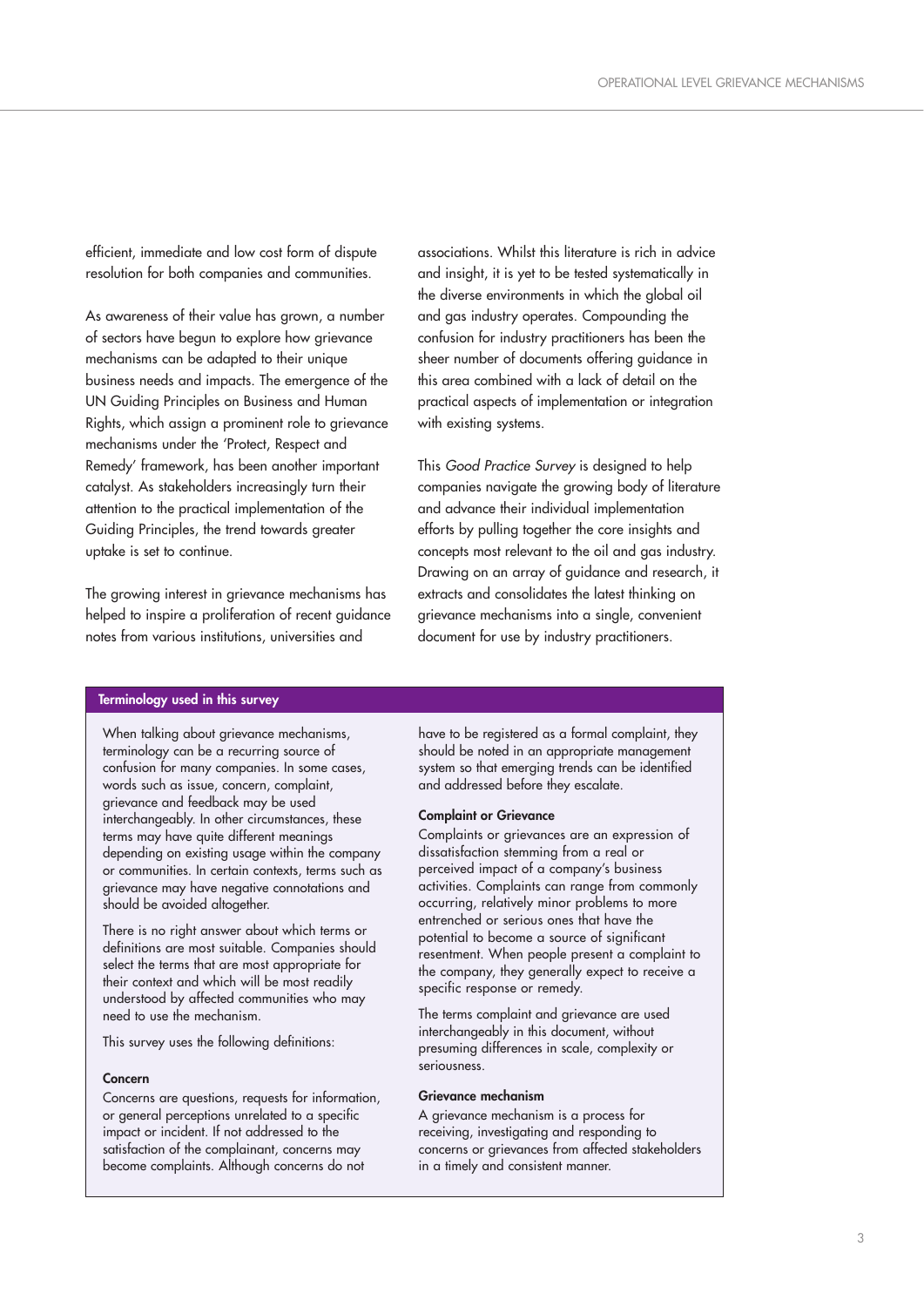To test the real-world application of the advice surveyed in this document, IPIECA has launched a series of pilot projects to test different approaches to implementation on the ground. Sponsored by a select group of member companies and representing a range of operating environments, each pilot will seek to establish a grievance mechanism or improve one that already exists. Their experience will be followed over a two-year period via a collaborative learning process. The resulting learning will be incorporated into the IPIECA Guide to Grievance Mechanisms in the Oil and Gas Industry—a next-generation guidance document combining the latest thinking with practical experience on the ground.

This document is divided into three sections:

- Section 1 focuses on understanding grievance mechanisms, and presents the business case, foundational principles, procedural steps and potential attributes of good practice.
- Section 2 discusses design and implementation and explains the overall process for creating a grievance mechanism.
- Section 3 addresses the management framework, resources and integration with existing systems.

The Appendix provides a partial list of references consulted and links to other sources of guidance and commentary. Given the constant growth in the literature on grievance mechanisms, readers should note that this list is not comprehensive.

#### **Figure 1** Survey overview

| Section 1:<br><b>Understanding grievance mechanisms</b>                                                                                                                                                                                                                                                                                                                                                                                                                                                                                                                          | Section 2:<br><b>Design and implementation</b>                                                                                                                                                                                                                                                                                                                                                                                              | Section 3:<br><b>Design and implementation</b>                                                                                                                                                                                                                     |
|----------------------------------------------------------------------------------------------------------------------------------------------------------------------------------------------------------------------------------------------------------------------------------------------------------------------------------------------------------------------------------------------------------------------------------------------------------------------------------------------------------------------------------------------------------------------------------|---------------------------------------------------------------------------------------------------------------------------------------------------------------------------------------------------------------------------------------------------------------------------------------------------------------------------------------------------------------------------------------------------------------------------------------------|--------------------------------------------------------------------------------------------------------------------------------------------------------------------------------------------------------------------------------------------------------------------|
| Understanding grievance mechanisms<br>• Business case<br>• Grievance mechanisms and stakeholder<br>engagement<br>• Grievance mechanisms and access to remedy<br><b>Effectiveness criteria</b><br>• Legitimate<br>• Transparent<br>• Accessible<br>• Rights compatible<br>• Predictable<br>• Continuous learning<br>• Dialogue based<br>• Equitable<br><b>Basic process steps</b><br>• Step 1: Receive<br>• Step 2: Assess and assign<br>• Step 3: Acknowledge<br>• Step 4: Investigate<br>• Step 5: Respond<br>• Step 6: Recourse or appeal<br>• Step 7: Follow up and close out | Form design team and engage stakeholders<br>• Form a cross-functional design team<br>• Engage internal and external stakeholders<br>Assess risk<br>• Assess the nature and frequency of<br>potential complaints<br>Design and implement<br>• Design the mechanism<br>• Pilot the mechanism<br>• Full implementation<br>Review and improve<br>• Analyse grievances received to improve the<br>mechanism<br>• Incorporate cumulative learning | <b>Management framework</b><br>• Integration with existing management systems<br>• Policy or standard<br>Standard operating procedure<br>People<br>$\bullet$<br>• Training<br>Systems, tools and resources<br>• Learning and assurance<br>• Culture and commitment |
| Potential elements of good practice<br>• Approaches to translating the effectiveness<br>criteria into practice                                                                                                                                                                                                                                                                                                                                                                                                                                                                   | Strategies for enhancing trust<br>· Joint fact finding and decision making<br>• Use of third parties<br>• Use of multi-stakeholder bodies                                                                                                                                                                                                                                                                                                   |                                                                                                                                                                                                                                                                    |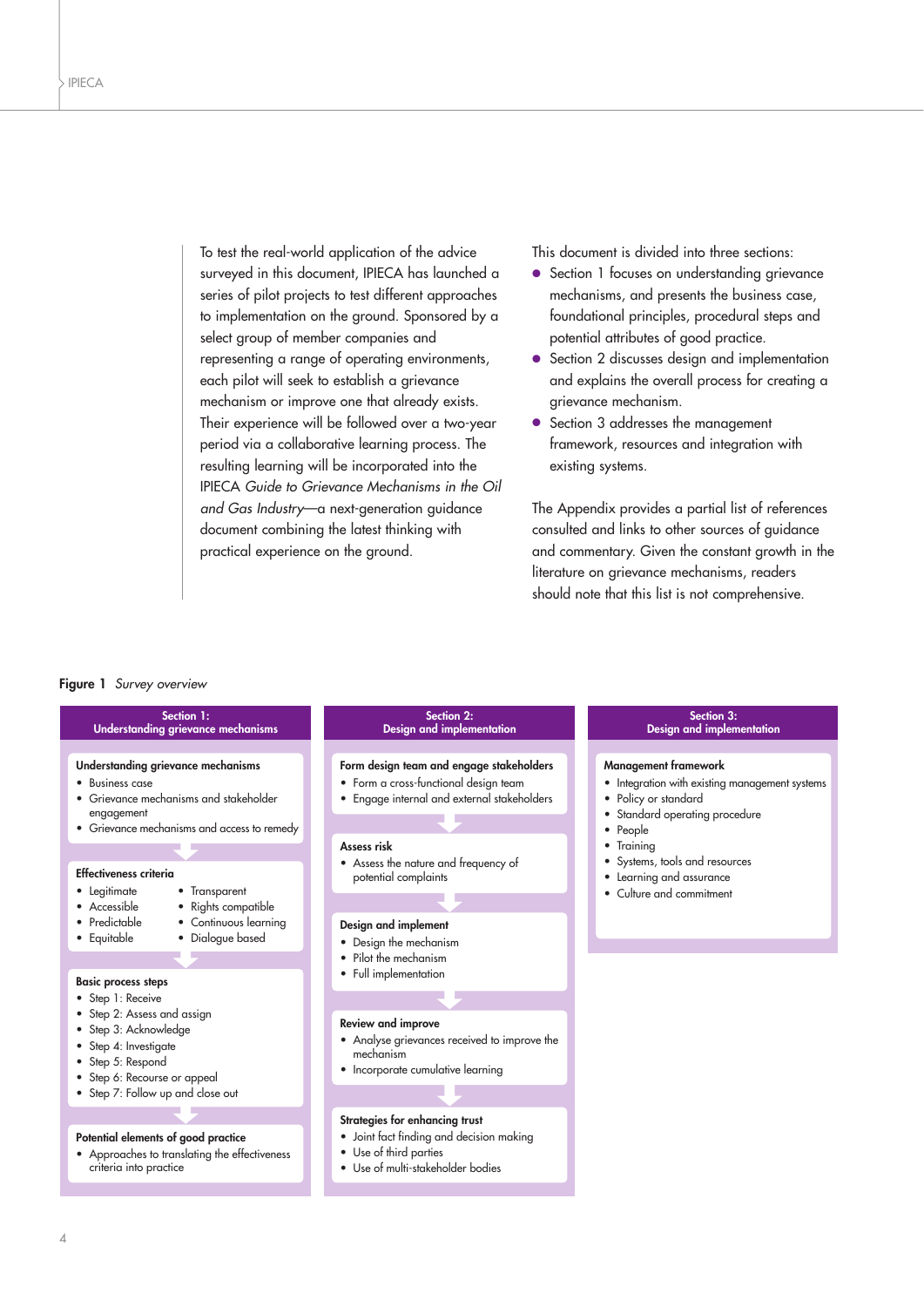**Section 1:**

# Understanding grievance mechanisms

Grievance mechanisms are processes for systematically receiving, investigating and responding to community complaints at an operational level. When carefully designed, properly implemented and embedded in an effective community engagement programme, they provide significant benefits to both companies and communities.

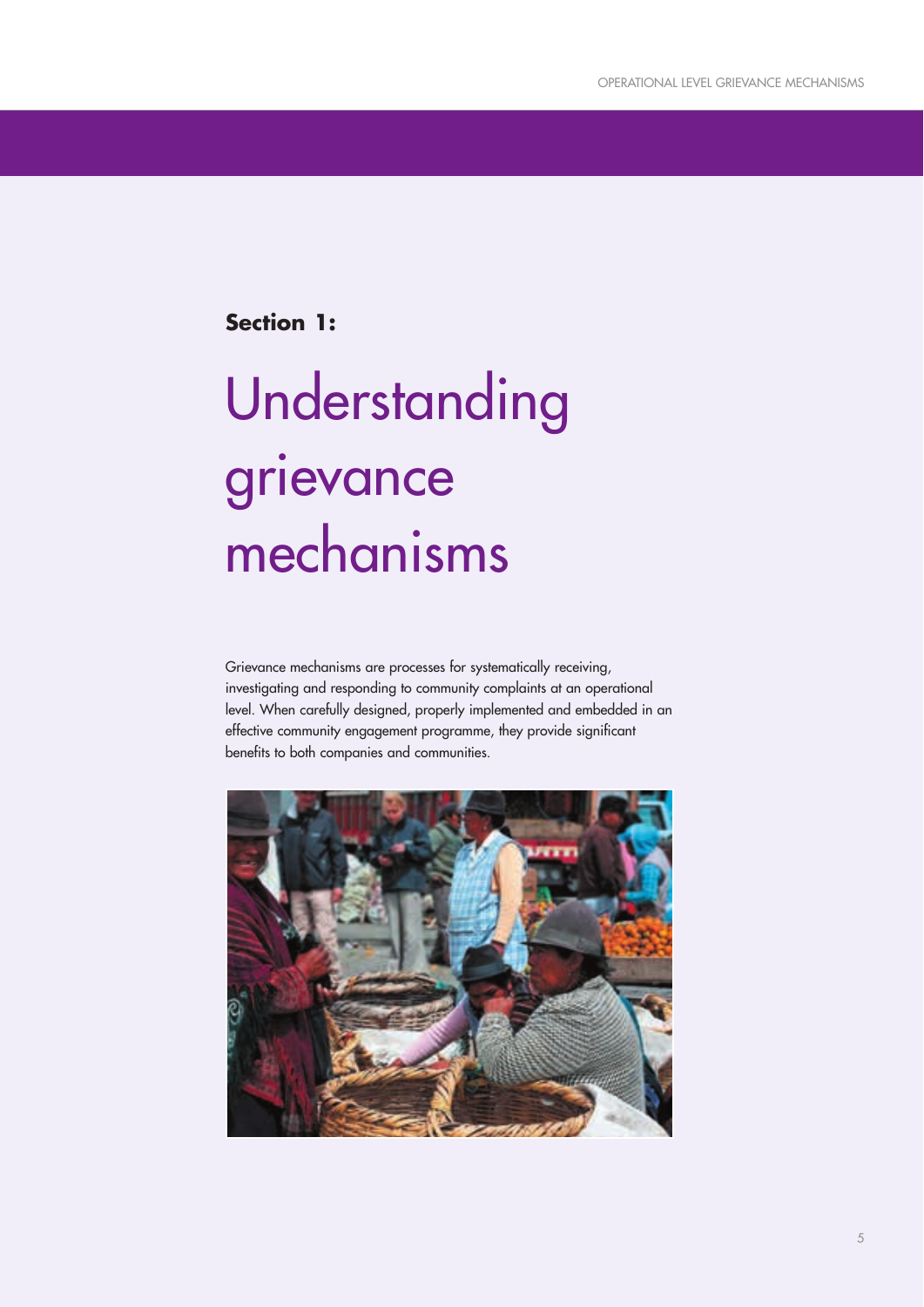## **The business case**

- A well-functioning grievance mechanism:
- demonstrates a company's willingness to take community concerns seriously, thereby contributing to better relationships with stakeholders;
- promotes early identification and resolution of concerns, leading to better management of operational impacts and the avoidance of potential harm;
- reduces the potential for complaints to escalate into litigation, protests, security incidents, or regulatory challenges that could result in project delays or production deferments;
- improves alignment with international standards and external expectations; and
- facilitates a learning culture in which trends and patterns can be analysed to drive continuous improvement in performance.

#### **Operational-level grievance mechanisms and the UN Guiding Principles on Business and Human Rights**

The question of how companies should respond to grievances raised by affected individuals and communities was addressed by the mandate of the UN Secretary General's Special Representative on Business and Human Rights, John Ruggie. In his 2008 report, 'Protect, Respect and Remedy', Ruggie proposed a framework for business and human rights based on three pillars:

- 1. the state duty to protect against human rights abuse;
- 2. the corporate responsibility to respect human rights; and
- 3. access to effective remedies for affected people.

The latter pillar consists of state-based judicial and non-judicial mechanisms, and non-state mechanisms, including operational-level grievance mechanisms offered by companies. This framework was subsequently incorporated into the UN Guiding Principles for Business and Human Rights adopted by the UN Human Rights Council in 2011.

According to the Guiding Principles, operationallevel grievance mechanisms contribute to the

corporate responsibility to respect human rights in two ways. First, they act as a feedback loop on a company's due diligence, enabling it to better understand and manage possible impacts. Second, they provide an opportunity for affected stakeholders to seek early and direct remedy before problems escalate or result in potentially compounded harms.



The UN Guiding Principles on Business and Human Rights assign a prominent role to grievance mechanisms under the 'Protect, Respect and Remedy' framework.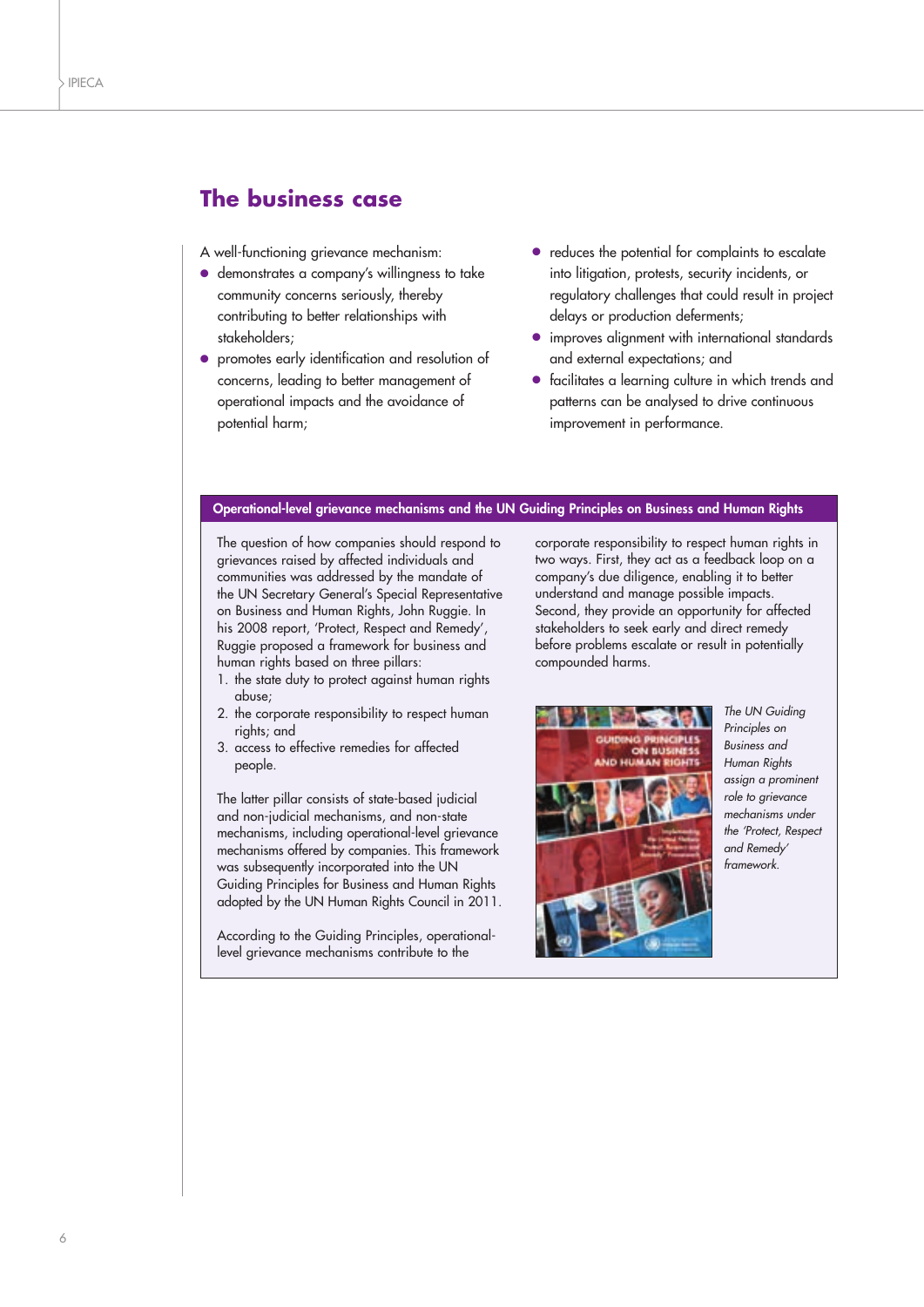## **Grievance mechanisms and stakeholder engagement**

Grievance mechanisms are an integral part of a company's approach to stakeholder engagement. They should not be seen as a stand-alone process or as a substitute for engagement. Rather, they are one element in a mutually reinforcing set of systems and activities.

Stakeholder engagement is designed to involve affected communities in the process of identifying and managing risks and impacts. When engagement is broad, continuous and inclusive, potential sources of concern are addressed at an early stage, helping to prevent complaints from arising in the first place. A grievance mechanism is designed to deal with complaints as and when they arise. But by providing early warning of potential problems, and demonstrating a willingness to deal with concerns promptly and effectively, it contributes to a sense of trust and goodwill that underpins the more proactive aspects of engagement. Good grievance handling supports good engagement and vice-versa. For this reason, experience suggests that the earlier a grievance mechanism is introduced in the project cycle, the better.

The nature of a project's impacts on affected communities strongly influences the design and resourcing of the mechanism. Since a project's exposure to complaints is partly linked to its impacts, the grievance mechanism should be broadly scaled to the level of risk involved from both a company and community perspective. This is particularly important when impacts are severe or complex, for example in projects involving involuntary resettlement, or in settings which may be prone to conflict for other reasons.

Stakeholder engagement, grievance handling and impact management are complementary parts of an interdependent whole. Effective engagement contributes to better impact management, while effective grievance mechanisms, by providing early warning of possible problems, contribute to both. The grievance mechanism encourages feedback from the community, provides an opportunity for the company to respond to questions and concerns and allows both real and perceived impacts to be addressed. Embedding the mechanism within existing management systems has the added benefit of ensuring that it has internal traction and becomes part of the normal way of doing business.

## **Effectiveness criteria**

Effective grievance handling rests on a set of fundamental principles designed to promote the fairness of the process and its outcomes. Whilst different sources offer alternative versions of these principles, the Effectiveness Criteria for nonjudicial grievance mechanisms contained in the UN Guiding Principles on Business and Human Rights are broadly accepted as a key international reference.

The Effectiveness Criteria state that operational level grievance mechanisms should be legitimate, accessible, predictable, equitable, transparent,

rights-compatible, dialogue-based and a source of learning. These principles are meant to inform both the design of the mechanism as well as the functioning of the process itself. They are meant to be interpreted and applied in a flexible manner depending on the industry sector and the operating environment. Recognizing the differences that exist between industries, companies and local circumstances, the Effectiveness Criteria describe broad characteristics rather than rigid specifications.

The eight Effectiveness Criteria are summarized below.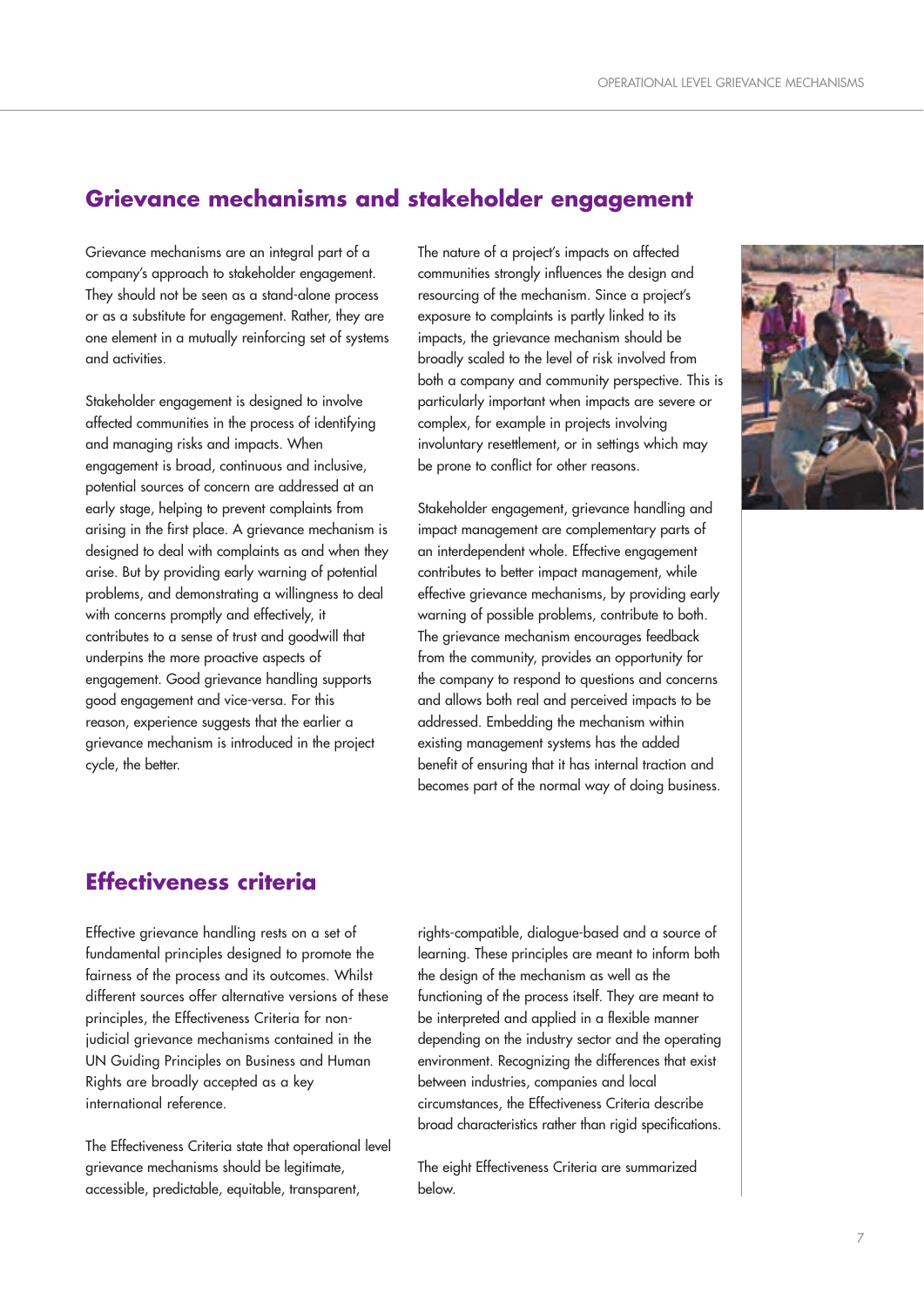

**1. Legitimate: enabling trust from the stakeholder groups for whose use they are intended, and being accountable for the fair conduct of grievance processes.**

The grievance mechanism should be credible in the eyes of its intended users for people to trust and use it. Users should have confidence that if they lodge a complaint, it will be treated in a fair and objective manner. Both the process and its outcomes are important for establishing trust in the mechanism.

- **2. Accessible: being known to all stakeholder groups for whose use they are intended, and providing adequate assistance for those who may face particular barriers to access.** The mechanism should be known to all affected stakeholders, regardless of language, gender, age, literacy level or socio-economic standing. The company should promote awareness of the mechanism and understanding of its purpose and functioning. The mechanism should be readily accessible, culturally appropriate, and should not impede access to other forms of remedy. The design of the mechanism should take account of potential barriers to access, for example in terms of cost, language, fear of retaliation, as well as the needs of any vulnerable or disadvantaged groups.
- **3. Predictable: providing a clear and known procedure with an indicative timeframe for each stage, and clarity on the types of process and outcome available and means of monitoring implementation.**

A predictable grievance mechanism provides clarity to potential users about how the process works, the timeline for resolving complaints, and the types of outcome available. Predictability also means that the grievance handling process itself operates in a consistent manner.

Predictability allows users to understand what steps will be followed when they submit a complaint, and provides them with a contact point within the company. It also means

providing clarity about what kind of complaints are in scope of the mechanism and the types of outcome available, as well as how agreed resolutions are followed up and monitored.

A predictable process builds trust. Respecting complainant's concerns, keeping them informed, following up promptly on complaints, and being seen to act consistently are essential to building confidence in the mechanism and the company as a whole.

**4. Equitable: seeking to ensure that aggrieved parties have reasonable access to sources of information, advice and expertise necessary to engage in a grievance process on fair, informed and respectful terms.**

The equitability principle refers to the fairness of the process and how it addresses imbalances of power or knowledge that may exist between the company and the complainant.

Barriers presented by culture, expertise, language, or socio-economic status may mean that stakeholders are, or feel themselves to be, at a disadvantage when it comes to engaging with the company about the way grievances are investigated or resolved. The equitability principle seeks to redress real or perceived imbalances by placing responsibility on the company to help level the playing field. The complainant should have reasonable access to information, advice and expertise necessary to engage in the grievance process on fair and equitable terms. Equitability also implies handling every grievance consistently and with due respect for the complainant, regardless of whether the company considers the issue to be well founded.

**5. Transparent: keeping parties to a grievance informed about its progress, and providing sufficient information about the mechanism's performance to build confidence in its effectiveness and meet any public interest at stake.**

The intent of the transparency principle is to build trust in the grievance mechanism by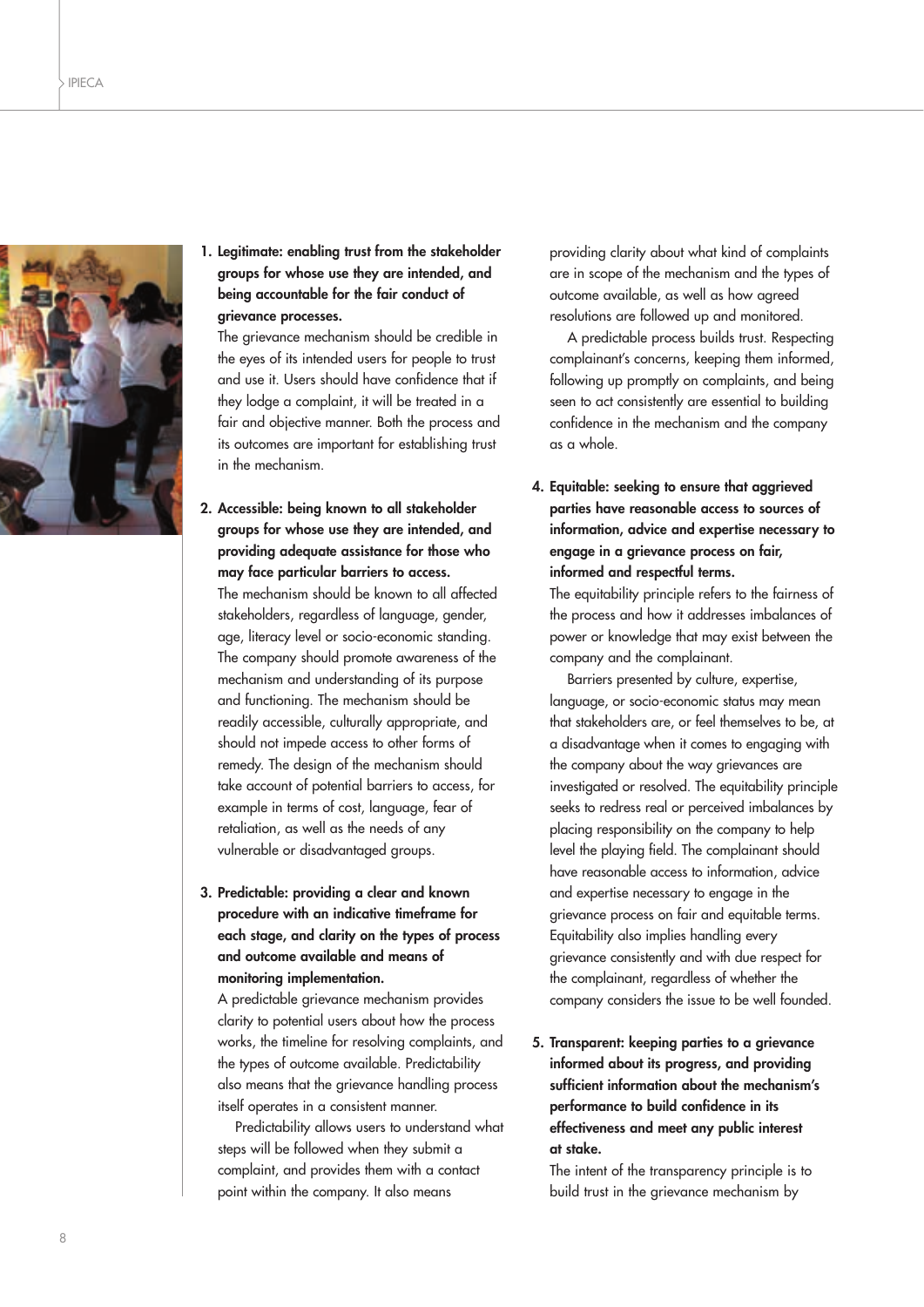keeping complainants informed about the progress of their case, and communicating with user groups about the overall functioning of the mechanism.

Transparency about outcomes does not imply that details of individual grievances should be made public. Rather, the intent is that a company should engage in a dialogue with stakeholders about the functioning and performance of the mechanism. Transparency should also be weighed against other considerations, such as the need to respect confidentiality and avoid exacerbating tensions between different groups.

#### **6. Rights compatible: ensuring that outcomes and remedies accord with internationally recognized human rights.**

Human rights are an essential foundation upon which any grievance mechanism rests. This applies both to the process itself as well as to the remedies obtained. In other words, a grievance mechanism should promote equitable resolution processes and equitable agreements based on informed decisions. A project-level grievance mechanism is not a substitute for, nor should it undermine, a complainant's right to pursue other judicial or non-judicial avenues of remedy.

## **7. Continuous learning: drawing on relevant measures to identify lessons for improving the mechanism and preventing future grievances and harms.**

Grievance mechanisms contribute to institutional learning by making it possible for the company to identify trends and patterns and take appropriate measures to reduce the risk of recurrences. The more grievances a mechanism handles, the more experience the team managing the process has to understand the root causes of community concerns and how to resolve them. This principle highlights the need to analyse root causes and focus on prevention as opposed to simply managing grievances as they arise.

**8. Based on engagement and dialogue: consulting the stakeholder groups for whose use they are intended on their design and performance, and focusing on dialogue as the means to address and resolve grievances.** Engagement and dialogue form the foundation of the grievance handing process. This applies to the design of the mechanism as well as the way in which the process operates, from the receipt of a complaint through to investigation, resolution and follow-up.

Engaging with affected communities about the design of the mechanism creates trust and helps to build legitimacy around the process. By building a more responsive process than either of the parties could have achieved on their own, a collaborative approach brings advantages for both the company and community.

Engagement is also the foundation for resolving grievances. Solutions reached through dialogue better meet the interests of the parties than those imposed unilaterally. Open engagement helps the company and affected communities minimize barriers and find acceptable resolutions to the issues identified. Dialogue in itself can be a powerful tool to address grievances, especially when neither side can prove their case, when a complainant simply wants to be heard by the company or when the evidence does not substantiate the complaint.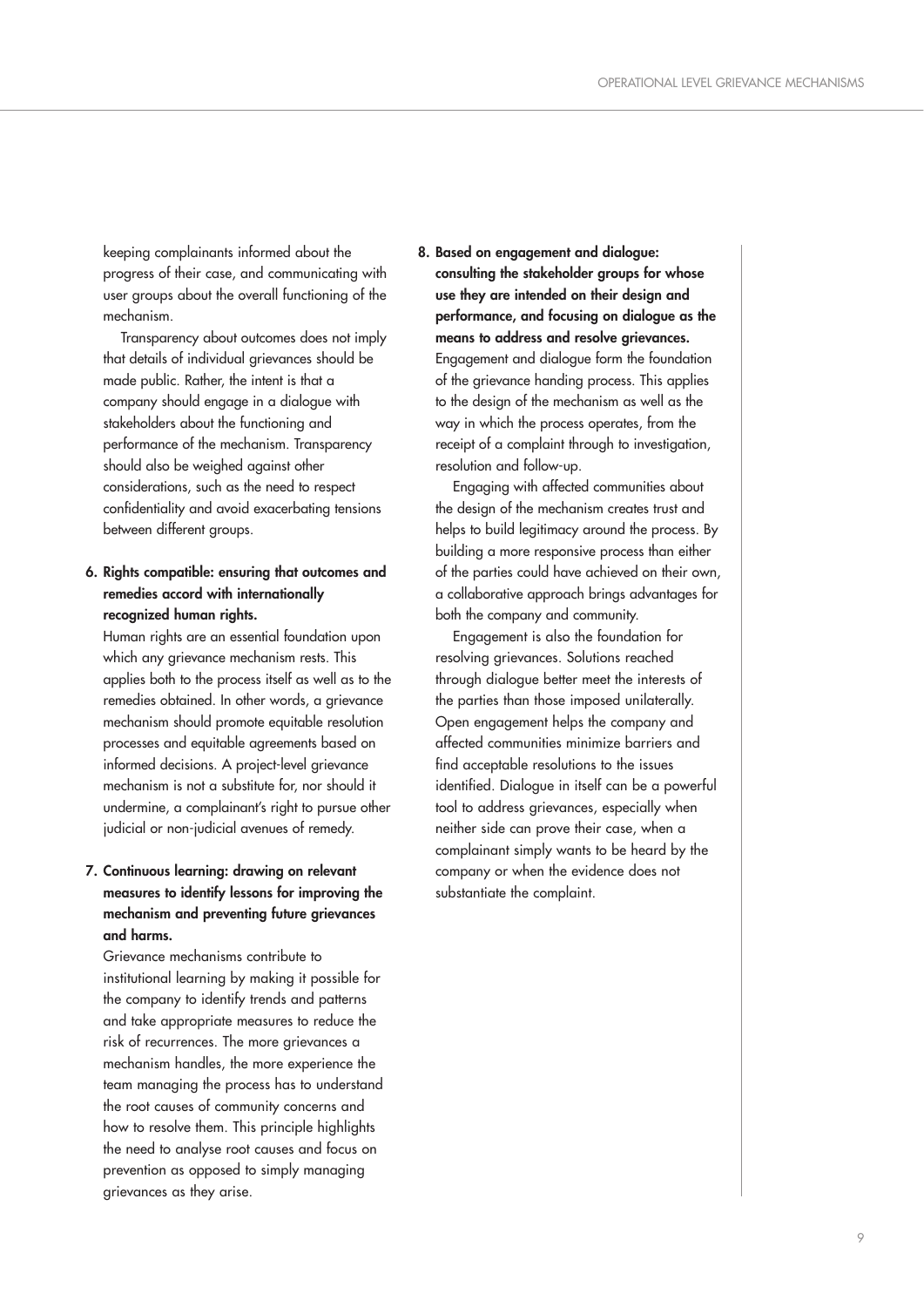## **Basic process steps**

An effective grievance mechanism is codified in a set of steps and activities that are easy to follow and understand. The exact process for receiving, investigating and resolving grievances may differ from company to company and location to location. Most mechanisms will, however, follow a series of basic process steps. This section reviews the procedural elements common to operational level grievance mechanisms.

The design of the mechanism in terms of its governance and procedural steps provides various opportunities for alignment with the Effectiveness Criteria.

The typical grievance mechanism is characterized by seven basic steps, beginning with the receipt of the complaint and ending with its resolution or close out. These steps are illustrated in Figure 2 and described in further detail below.

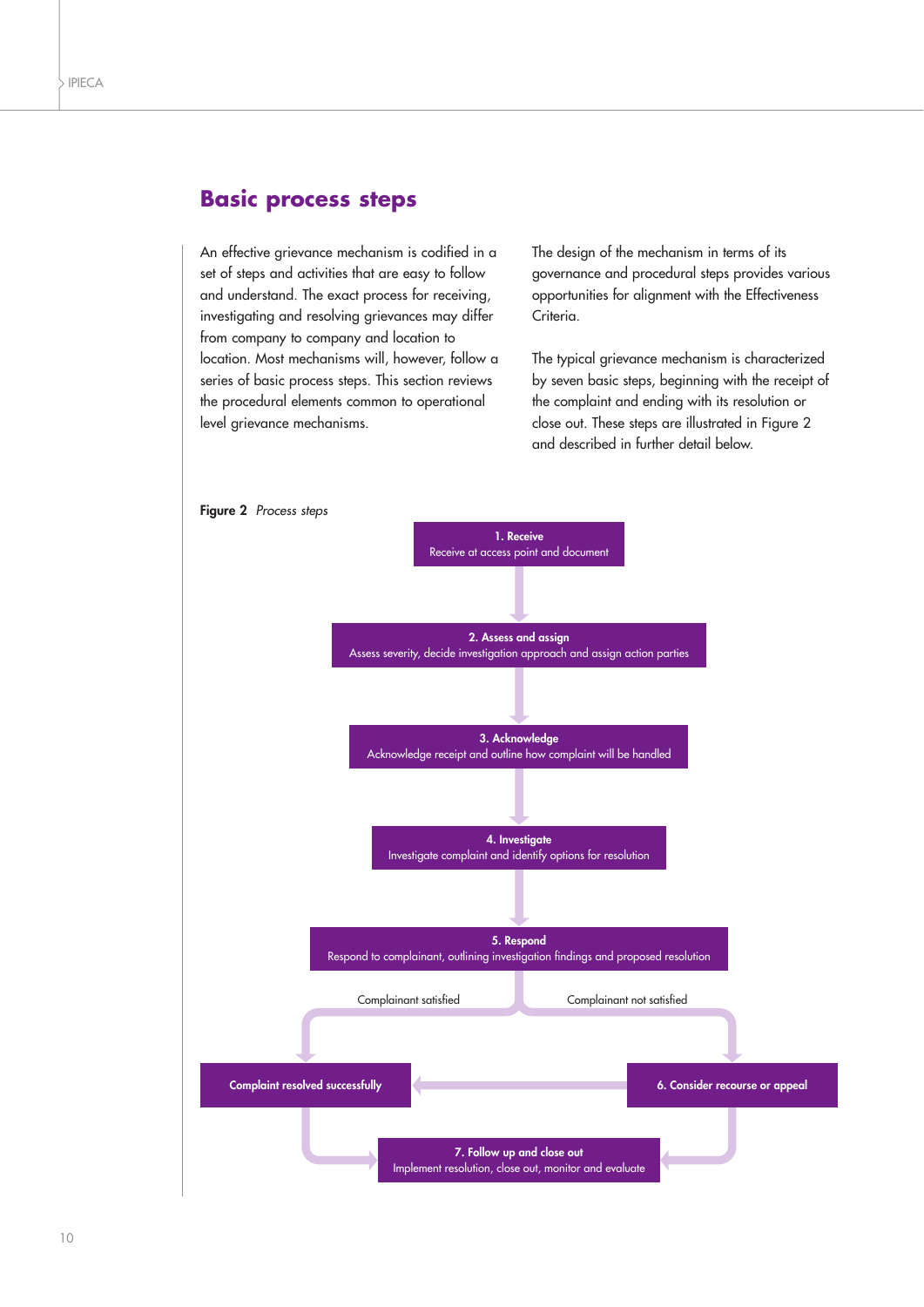### 1. Receive

Affected communities can access the grievance mechanism through any of the various channels available to receive complaints, for example a dedicated telephone number or email address, or a convenient location in the community. Publicizing the access points is part of the company's outreach and awareness building. Trained company staff or authorized third parties accept the grievance and forward it to a central point for registration.

## 2. Assess and assign

Once logged, a grievance officer conducts a rapid assessment to verify the nature of the grievance. Some companies classify the grievance according to a risk matrix based upon severity. The level of severity can determine who needs to be informed and who manages the case. For example, grievances classified as low or moderate may be handled by a grievance officer whereas grievances ranked as high may be handled by a more senior manager. Building risk criteria into the mechanism helps personnel to identify what action is required to address the grievance in proportion to the impact.

The company unit associated with the problem should also be informed that a complaint has been filed and the grievance officer may need to collect basic information about the situation from their perspective. Often issues that are low severity from the point of view of the complainant and the company can be resolved immediately through a fast track process. Cases that require additional information or investigation should proceed to Step 3.

## 3. Acknowledge

Upon registration, complainants should receive a timely acknowledgement that their case is registered. Acknowledgement should be



communicated in an appropriate manner, such as a letter, telephone call or a copy of the grievance form. The acknowledgement typically includes information about the next steps in the process, timelines and contact details of the grievance officer. This may be done at the time the grievance is received or subsequently.

#### 4. Investigate

Although many complaints can be addressed with a quick response by a grievance officer or other company staff, complaints of a severe or technically complex nature may require more thorough examination. This process begins by seeking to understand the complainant's perception of the issue and what should be done about it. The investigation then proceeds to look into the circumstances of the case, speaking with the parties involved, and conferring with relevant stakeholders. In most companies, the unit associated with the complaint conducts the investigation as it has the technical expertise. The investigation verifies the facts of the complaint from a company perspective and the investigator reports back to the grievance officer. In serious or complex cases, it may be advisable to segregate responsibility for investigating complaints and authorizing remedies from the role of liaison with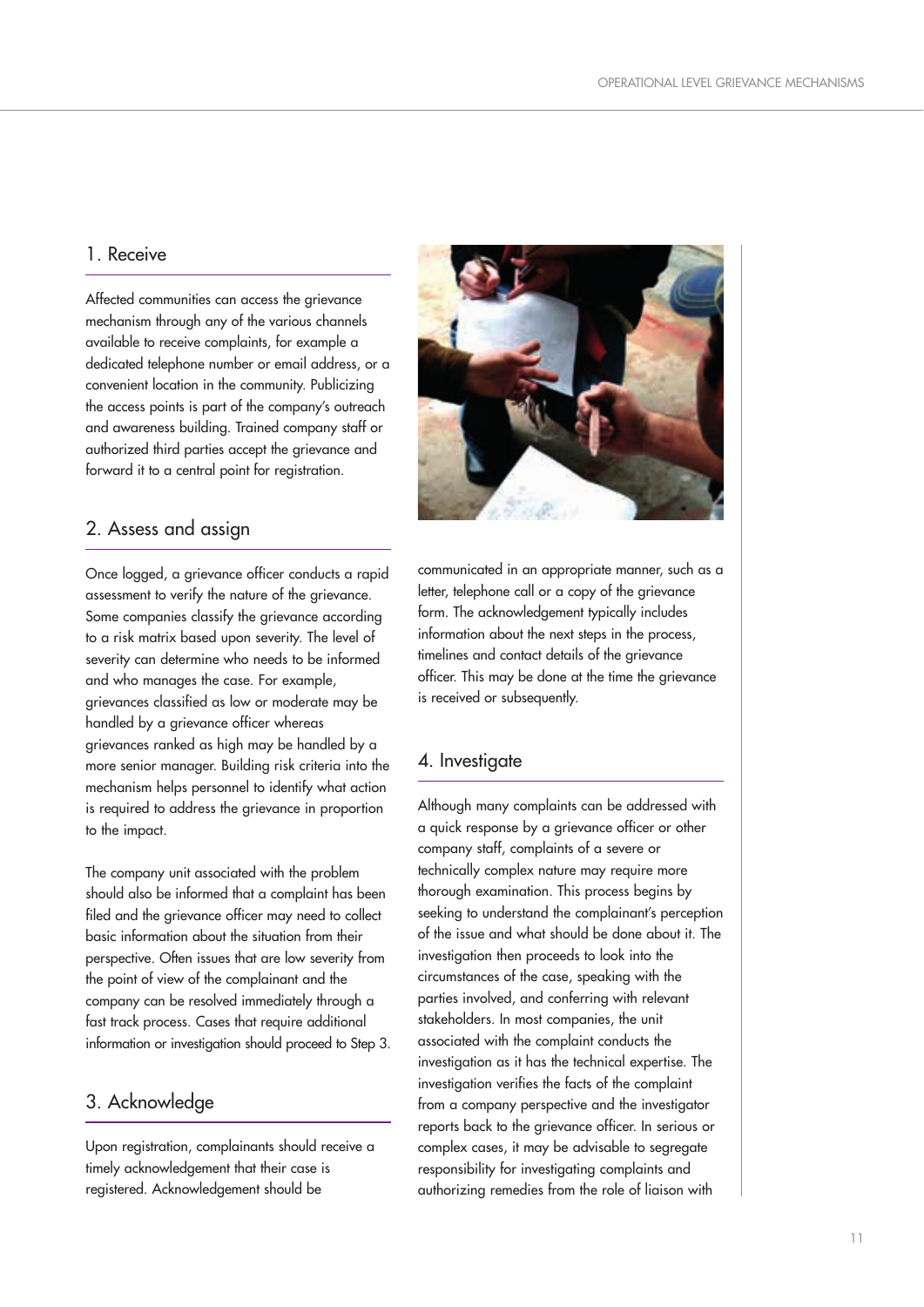the complainant in order to avoid possible conflicts of interest. Throughout this step, it is important to be sensitive to the way in which the complainant experiences the issue, as such an understanding may be just as important to achieving a successful outcome as establishing the facts.

## 5. Respond

Once the investigation is complete, a provisional proposal should be developed that is reasonable and proportional to the grievance and takes account of any cultural norms. Depending on the outcome of the investigation, the company response, including resolution options, is developed in-house first, especially when the outcome might set a precedent or require a policy decision.

The provisional proposal is prepared and the grievance officer discusses it with the complainant rather than unilaterally announcing the company's verdict. The grievance officer may also indicate other available avenues of remedy. The complainant has the opportunity to accept the proposition, offer an alternative for further

discussion, or reject it or consider another dispute resolution process. The final agreement should be specific, time bound and agreed upon by both parties. If not self-executing, it should include a monitoring plan. If the complaint is found to be unsubstantiated, the grievance officer should explain the reasons and may indicate other possible avenues of remedy.

## 6. Consider recourse or appeal

The grievance mechanism should incorporate an appeals provision for complaints that cannot be resolved on the first attempt. Such procedures are for exceptional cases and should be required infrequently. Appeals provisions vary widely. Several recourse options are described below:

- Elevate the issue to a review committee composed of senior managers to consider whether additional reasonable actions are appropriate.
- Elevate the issue to a review committee consisting of company and community representatives to consider whether additional reasonable actions are appropriate.

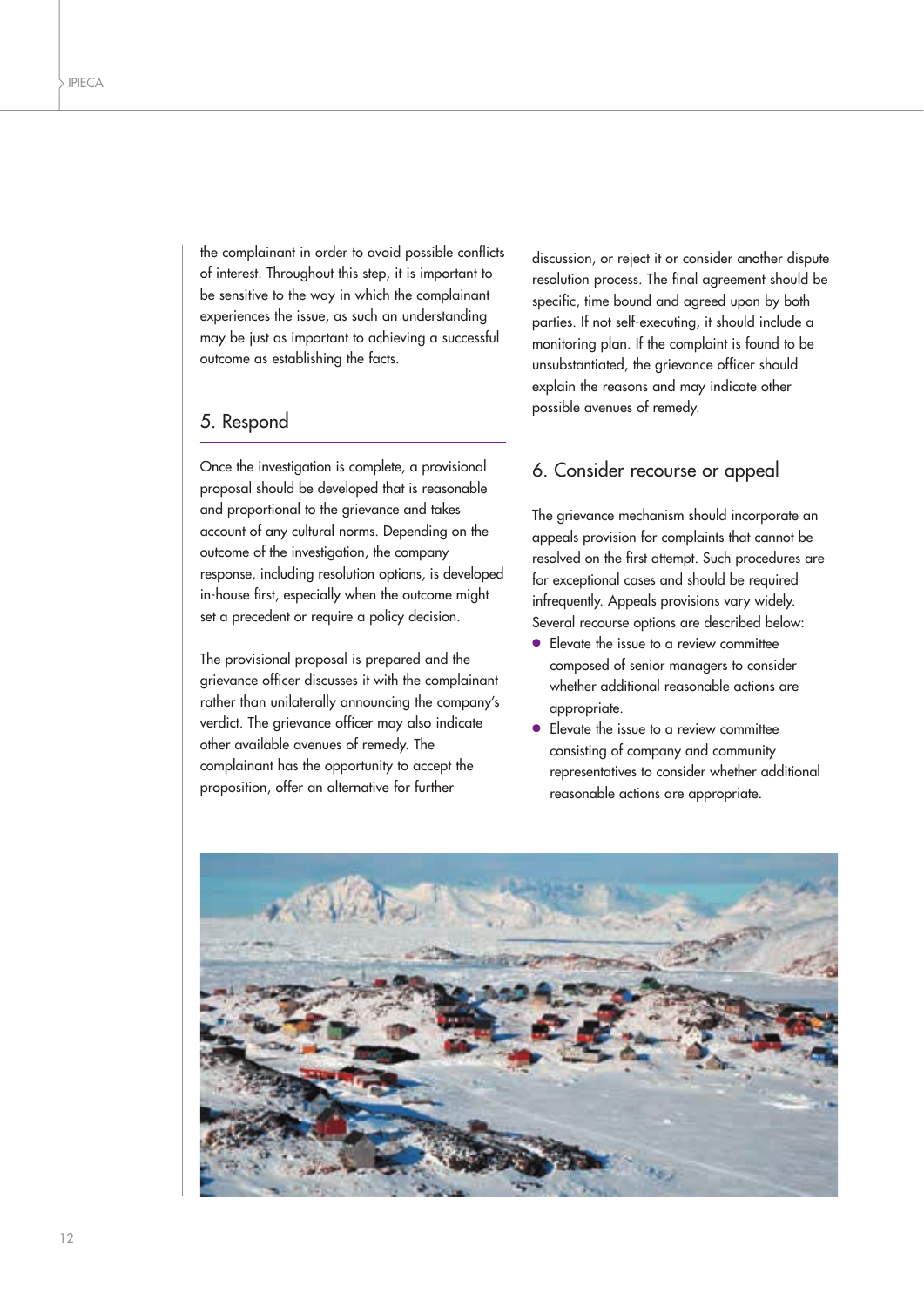- Propose the use of an independent mediator agreed upon by both the company and the complainant to facilitate further dialogue. A procedure for engaging a mediator should be established at the time the mechanism is desianed.
- Involve a trusted, independent external party to assess the grievance and propose an impartial resolution.
- Establish a standing appeals committee jointly with the community. The committee should consist of individuals who enjoy credibility with affected communities and are viewed as impartial by both sides. Such a system should be established at the time the mechanism is designed.

Should the appeals process fail to lead to a mutually acceptable resolution, the complainant should remain free to pursue other avenues of remedy.

## 7. Follow up and close out

Once a resolution has been agreed or a decision made to close out, the final stage is to implement the resolution, monitor outcomes and close out the grievance. Follow-up also addresses problems that develop during implementation. In some cases, adjustments are necessary to ensure that root causes of complaints are addressed and outcomes are



consistent with the spirit of the original agreement. Experience from the follow-up can also be used to further refine the grievance handling process.

Closing out the grievance occurs after the implementation of an agreed resolution has been verified. Parties may be requested to provide feedback about their level of satisfaction with the grievance handling process and the outcome. Even when an agreement is not reached, it is important to close the case, document the results, and request the parties' evaluation of the process and its outcome.

## **Potential elements of good practice**

The existing literature refers to a number of potential elements of good practice in terms of the design and implementation of the grievance mechanism. Whilst many of these elements have yet to be tested systematically within the oil and gas industry, they are indicative of some of the ways in which the intent of the Effectiveness Criteria can be translated into practice.

Table 1 (overleaf) presents a compilation of these suggested good practices, indicating how they contribute to aligning the mechanism with the intent of the Effectiveness Criteria. This list is neither exhaustive nor prescriptive.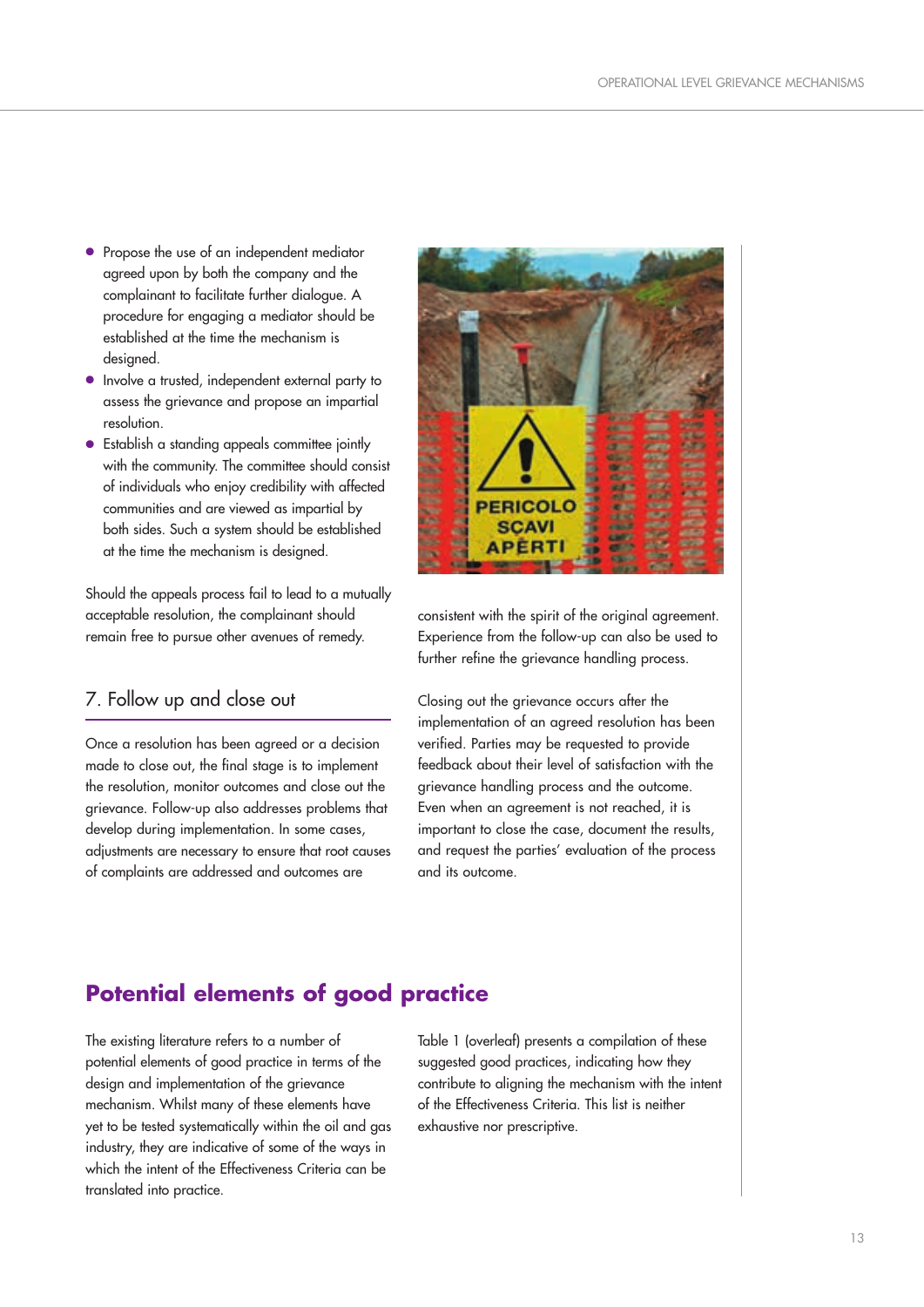## **Table 1** Potential elements of good practice

| No.            | <b>Potential elements</b>                                                                                                                                                                                                                                                                                                                                                                                                                                                                                                                             | <b>Effectiveness criteria</b> |              |             |           |             |                      |                   |                        |
|----------------|-------------------------------------------------------------------------------------------------------------------------------------------------------------------------------------------------------------------------------------------------------------------------------------------------------------------------------------------------------------------------------------------------------------------------------------------------------------------------------------------------------------------------------------------------------|-------------------------------|--------------|-------------|-----------|-------------|----------------------|-------------------|------------------------|
|                |                                                                                                                                                                                                                                                                                                                                                                                                                                                                                                                                                       | Legitimate                    | Accessible   | Predictable | Equitable | Transparent | compatible<br>Rights | Dialogue<br>based | Continuous<br>learning |
| $\mathbf{1}$   | Impose as few restrictions as possible on types of issue that can be raised under<br>the grievance mechanism                                                                                                                                                                                                                                                                                                                                                                                                                                          | $\checkmark$                  | ✓            |             |           |             |                      |                   |                        |
| $\overline{2}$ | Allow the complainant to pursue other avenues of remedy if an agreed solution<br>cannot be reached                                                                                                                                                                                                                                                                                                                                                                                                                                                    | ✓                             | ✓            |             | ✓         |             | ✓                    |                   |                        |
| 3              | Respect the confidentiality of all parties to the grievance handling process                                                                                                                                                                                                                                                                                                                                                                                                                                                                          | ✓                             |              |             | ✓         |             | ✓                    |                   |                        |
| 4              | Take steps to protect parties to the grievance handing process from retaliation                                                                                                                                                                                                                                                                                                                                                                                                                                                                       | ✓                             | $\checkmark$ |             | ✓         |             | ✓                    |                   |                        |
| 5              | Allow anonymous complaints where permitted by law                                                                                                                                                                                                                                                                                                                                                                                                                                                                                                     | ✓                             | ✓            |             | ✓         |             |                      |                   |                        |
| 6              | Take steps to prevent conflicts of interest within the grievance handing process                                                                                                                                                                                                                                                                                                                                                                                                                                                                      | ✓                             |              |             | ✓         |             |                      |                   |                        |
| 7              | Scale the grievance mechanism to risks and impacts on affected communities                                                                                                                                                                                                                                                                                                                                                                                                                                                                            | ✓                             | ✓            | ✓           | ✓         |             |                      | ✓                 |                        |
| 8              | Engage stakeholders in the design of the mechanism                                                                                                                                                                                                                                                                                                                                                                                                                                                                                                    | ✓                             |              |             | ✓         |             |                      | ✓                 |                        |
| 9              | Take active steps to make the grievance mechanism as accessible to affected<br>communities as possible. Examples:<br>• Publicize the existence of the mechanism widely (for example via community<br>meetings, local media, leaflets, websites)<br>• Provide multiple points of access<br>Use community-based organizations as a possible point of access<br>Ensure access points are convenient in terms of location and hours of<br>$\bullet$<br>availability<br>Ensure information about the mechanism is available in relevant local<br>languages |                               | ✓            | ✓           |           | ✓           |                      |                   |                        |
| 10             | Communicate how the process works, as well as the timelines for handing a<br>grievance and types of resolution available                                                                                                                                                                                                                                                                                                                                                                                                                              |                               | ✓            | ✓           |           | ✓           | ✓                    |                   |                        |
| 11             | Acknowledge receipt of complaints and provide regular status updates, for<br>example by letter, telephone or email                                                                                                                                                                                                                                                                                                                                                                                                                                    |                               |              | ✓           |           | ✓           |                      | ✓                 |                        |
| 12             | Put tracking systems in place for logging grievances and monitoring actions                                                                                                                                                                                                                                                                                                                                                                                                                                                                           |                               |              | ✓           |           |             |                      |                   |                        |
| 13             | Take steps to build confidence in the fact-finding process. Examples:<br>• Meet face to face with complainants<br>• Meet in the complainant's home<br>Allow complainants to be accompanied by a friend or family member<br>Use independent third parties as technical experts or facilitators                                                                                                                                                                                                                                                         |                               |              |             |           |             |                      | ✓                 |                        |
| 14             | Verify that outcomes are consistent with human rights                                                                                                                                                                                                                                                                                                                                                                                                                                                                                                 |                               |              |             |           |             | ✓                    |                   |                        |
| 15             | Provide appropriate training to staff and contractors on dealing with grievances                                                                                                                                                                                                                                                                                                                                                                                                                                                                      | ✓                             | ✓            | ✓           | ✓         |             |                      | ✓                 | ✓                      |
| 16             | Seek feedback on the functioning of the mechanism. Examples:<br>Community surveys<br>$\bullet$<br>Satisfaction surveys of previous complainants<br>Community meetings                                                                                                                                                                                                                                                                                                                                                                                 | ✓                             |              |             | ✓         |             |                      |                   |                        |
| 17             | Report to affected communities on the performance of the mechanism.<br>Examples:<br>• Provide feedback on typical cases and outcomes<br>• Provide indicative data on number and type of grievances received                                                                                                                                                                                                                                                                                                                                           |                               |              |             |           | ✓           |                      | ✓                 |                        |
| 18             | Analyse data on grievances and lessons learned to inform changes in policy or<br>practice that can help prevent recurrences                                                                                                                                                                                                                                                                                                                                                                                                                           |                               |              |             |           |             | ✓                    |                   |                        |
| 19             | Have an assurance process to ensure the proper functioning of the mechanism                                                                                                                                                                                                                                                                                                                                                                                                                                                                           | ✓                             |              | ✓           |           |             | ✓                    |                   | ✓                      |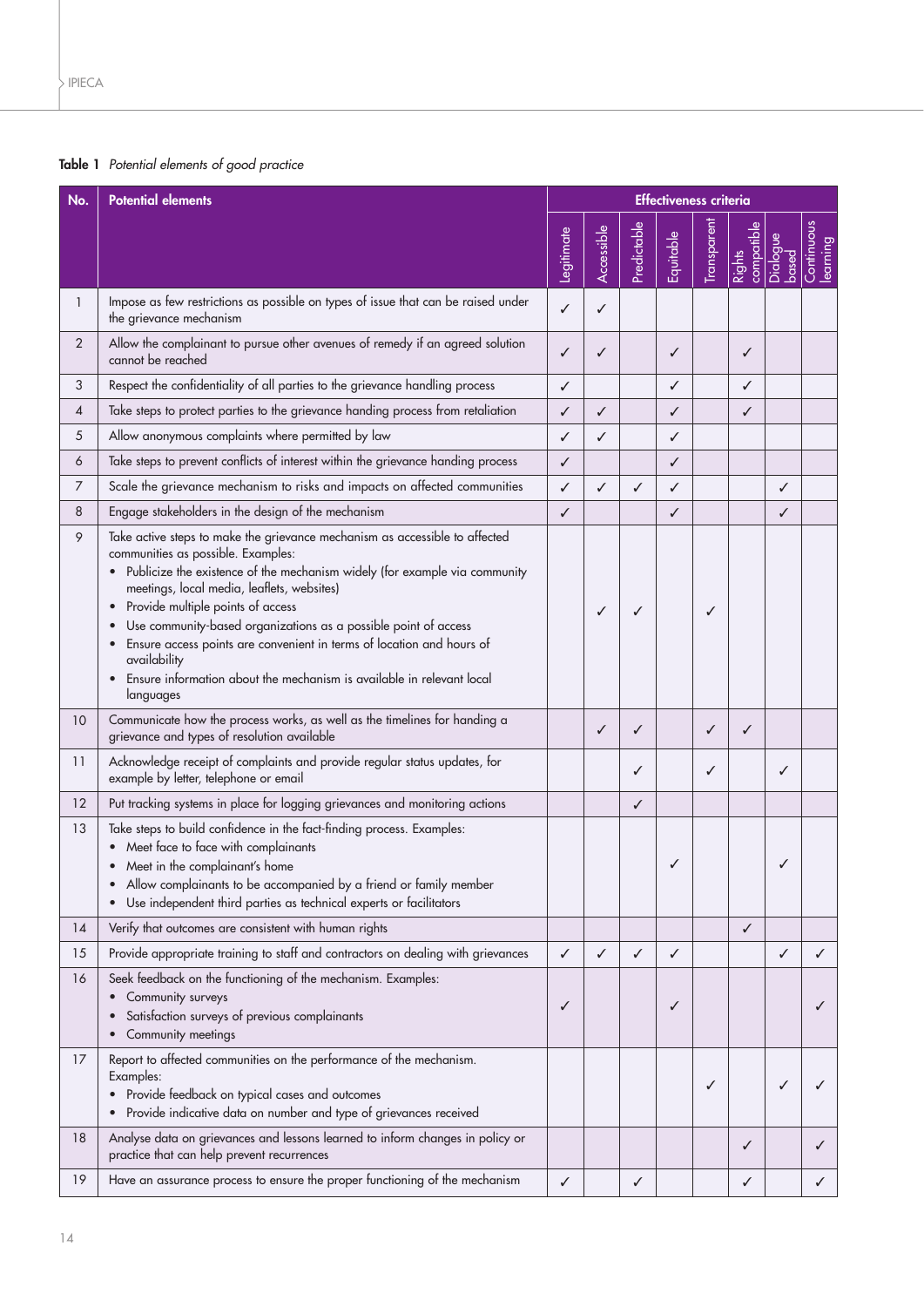**Section 2:**

# Design and implementation

This section explores the process of designing and implementing an operational level grievance mechanism.

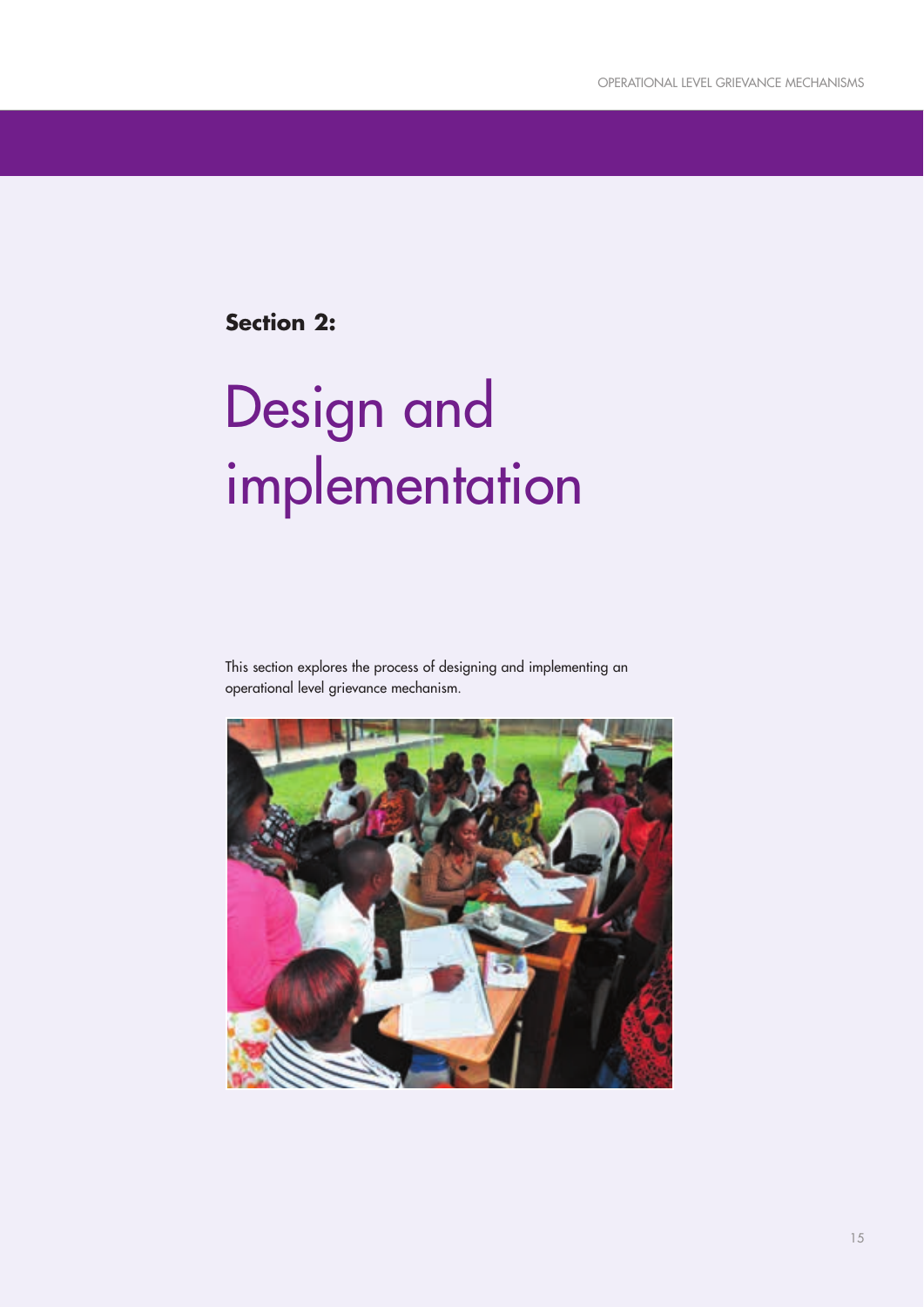## **Design and implementation**

#### **Figure 3** Design and implementation



Current practice highlights four basic steps for companies to follow in developing an effective mechanism, as indicated in Figure 3. These steps are discussed in further detail below.

## Step 1: Form design team and engage stakeholders

The first step in establishing a grievance mechanism is to form a design team. The team will be responsible for designing and implementing the mechanism and promoting it inside and outside the company.

Since incoming grievances may raise issues that cut across internal boundaries or involve interfaces with existing systems, it is desirable for the design team to be cross-functional in composition. A typical team might be composed of representatives of Community Relations, Human Resources, Health, Safety & Environment (HSE), Security and Legal. It should operate under a senior management sponsor to guide the process and ensure internal backing.

Once assembled, the team should agree on a scope of work, roles and responsibilities, a timeline for implementation and any resource requirements. To develop a preliminary plan, the team should consult with internal and external stakeholders to get their feedback. Internal stakeholders may include company functions, owners of existing

complaint handling processes, business managers, joint venture partners and contractors. External stakeholders will vary depending on the environment but could include community groups, civil society, NGOs, traditional leaders, local government, representatives of indigenous groups, or representatives of any vulnerable or marginalized groups.

Involving external stakeholders in the design of the mechanism can make it more responsive to local needs and improve its effectiveness. Meaningful engagement promotes a sense of ownership and respect for the mechanism, and encourages local people to use the process. When the companycommunity relationship is tense, consultation about the grievance mechanism is likely to be more complex. Equally, however, it may also represent an opening for constructive engagement.

### Step 2: Assess risk

An early task for the design team is to conduct a risk assessment to evaluate the nature and frequency of expected complaints. The results of this assessment will be used to guide important decisions about the design of the mechanism, its resourcing and how stakeholders are engaged in the process.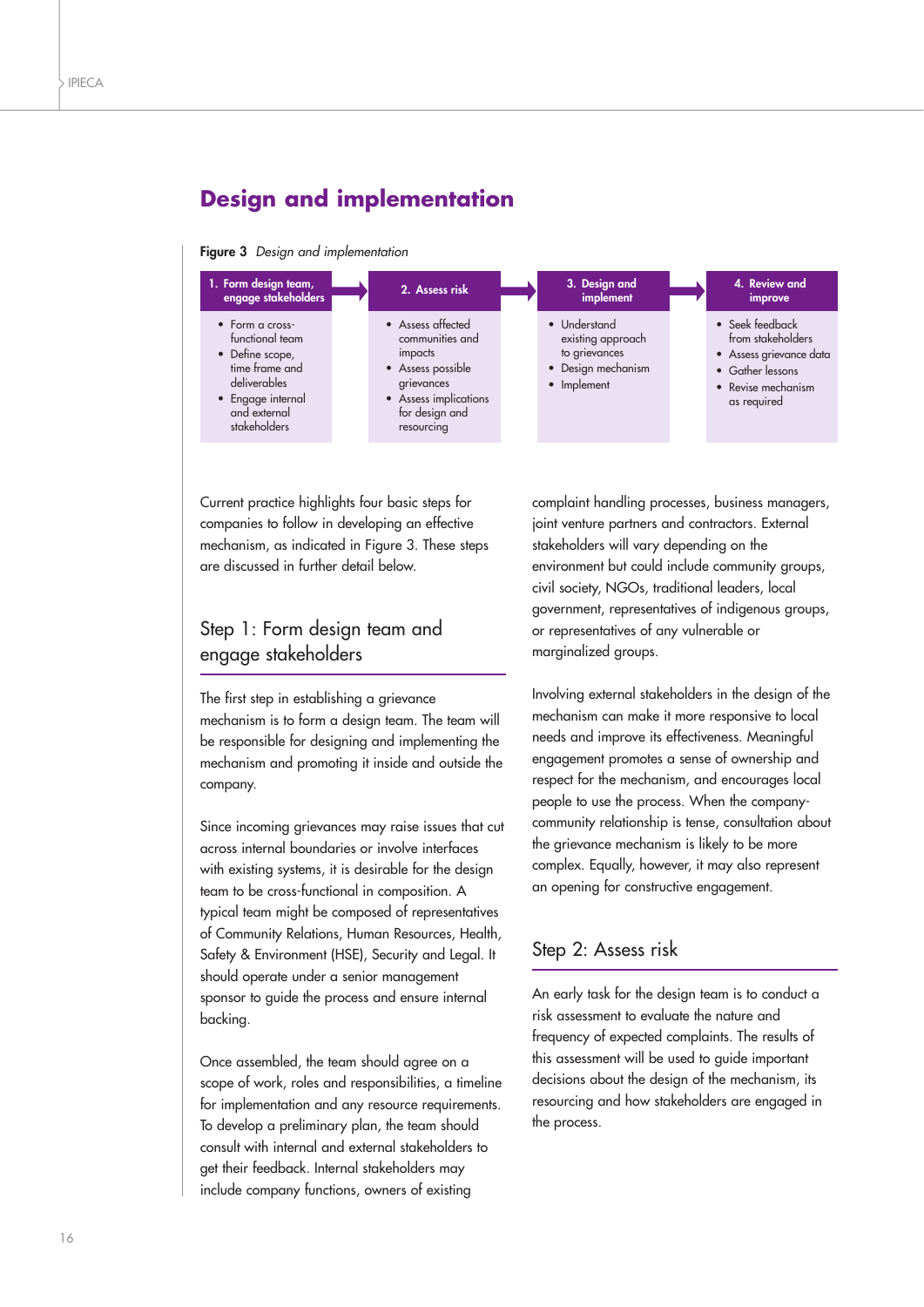The risk assessment should consider the full range of factors that could affect the pattern of complaints and the effort required to address them. These may include the footprint of the operation, its impacts, the size and make-up of affected communities, the legacy of any previous industrial activity, and levels of trust in the government and the company. It may also be relevant to consider how the complaint profile could vary over the project life cycle.

The design team should also consider the traditional ways in which disputes are resolved, the local dispute resolution culture, and available resources. For example, some companies have been able to incorporate dispute resolution resources, such as an ombudsman or a community-based conflict resolution service, into the mechanism.

Mapping the operation's complaints profile helps to inform decisions about how to scale the mechanism, improve accessibility and trust, and determine the resources needed to implement effectively.

## Step 3: Design and implement

Based on the risk assessment and initial engagement with stakeholders, the design phase ties the various elements of the mechanism together. The following steps comprise a basic framework for designing the mechanism:

- **Scale to risk and impact:** the scale of the grievance mechanism should be determined during the risk assessment phase based on the volume and types of grievances expected. The assessment should inform subsequent decisions about design and resourcing.
- **Define the scope of grievances accepted:** the design team determines the range of grievances that will be accepted and identifies those that fall outside its scope. The criteria for acceptance should be broad and flexible in order to

accommodate as wide a range of grievances as possible. Grievances based on perception as well as fact should be included.

- **Understand existing approaches to complaint handling:** most companies already have a formal or informal system for dealing with community complaints. Understanding the existing approach and building on what works is a starting point for designing a new mechanism. As grievances may cut across internal boundaries or pertain to issues for which an established procedure already exists, the team may also need to map any interfaces with existing processes.
- **Identify access points and methods:** different individuals and groups may prefer to use different channels to express a concern or grievance. Multiple receiving methods should be accommodated to promote access. Access points should be culturally appropriate and take account of all potential users, including marginalized or vulnerable groups.
- **Develop the management framework:** the final step in the design process is to develop the management framework for the grievance mechanism. The elements of this framework, which include an enabling policy, standard operating procedure, personnel, training, supporting systems and resources are discussed in the following section. It may also be useful to incorporate potential elements of good practice summarized in Table 1 (see page 14).
- **Launch the mechanism:** the launch of the mechanism is an important opportunity to build credibility and demonstrate the company's commitment to addressing complaints in a professional manner. Prior to launch, it is important to train staff and contractors and verify that access points are fully functional. The design team should put in place a communication and outreach strategy so that employees, contractors and the community know about the mechanism. Where stakeholders were engaged as part of the design phase, community members and civil society groups will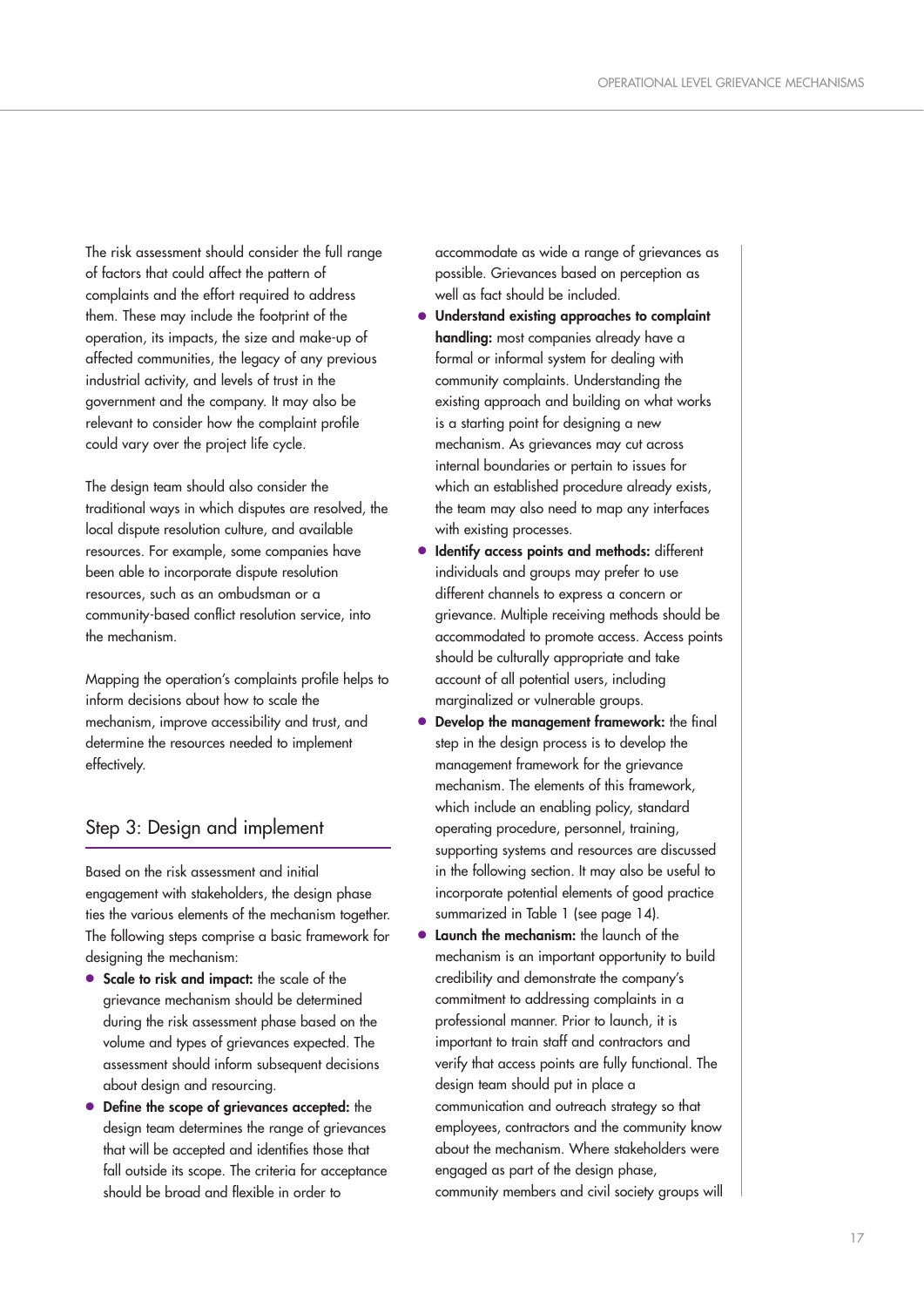

be aware of the process and can help to answer questions and build awareness.

Once the system is developed, communicated and officially launched, the grievance mechanism is ready for implementation.

#### Step 4: Review and improve

Driving continuous improvement in business performance through a process of learning from complaints is one of the most important functions of the grievance mechanism.

The purpose of learning from complaints is twofold. Firstly, it enables the company to assess the strengths and weaknesses of the grievance mechanism and make adjustments where needed. Second, it helps to identify broader opportunities for improvement in the way the company engages stakeholders and manages impacts.

#### **Monitoring and evaluation**

Performance monitoring requires clear standards and criteria. Emerging practice suggests that companies should monitor both quantitative and qualitative indicators, such as the number and type of complaints received, response times and feedback from stakeholders about their satisfaction with the process. Monitoring should be contextspecific and embedded in existing systems.

Caution is needed when interpreting data on complaints. When an operation receives few complaints, it may be an indication that impacts are well managed, but it could equally be a warning sign that the grievance mechanism is unknown, inaccessible or not trusted. Similarly, a large number of complaints may indicate unhappiness with the company or, on the contrary, that stakeholders trust the mechanism and have no hesitation in using it. Consequently, the use of trends or a basket of indicators may give a clearer picture of the company's performance than the absolute number of grievances received.

A review process should be conducted periodically to check the functioning of the grievance mechanism. The review should report on trends in grievances and assess the overall performance of the mechanism. The report should be reviewed by senior management. Adjustments to the mechanism should be approved by management, implemented and shared publicly if appropriate.

#### **Continuous learning**

Continuous learning from grievances can be a powerful tool for identifying emerging issues and highlighting broader opportunities for improvement. While a goal of having few or no complaints is unrealistic and can even be counterproductive, systematic learning can help identify actions to reduce the recurrence of complaints and contribute to better overall business performance. Such analysis can also contribute to a 'heat map' analysis of emerging issues and provide early warning of possible problems.

When designing the mechanism, it can be useful to think in advance about the type of data or analysis that will be most valuable to business decision makers so that these can be incorporated into the performance monitoring framework. To ensure learning is integrated into decision making, reports on trends in grievances should be provided regularly to relevant line and functional managers. Learning should also be used to make refinements to the functioning of the mechanism itself.

#### **Communicating performance**

Companies are encouraged to communicate with external stakeholders about the overall performance of the grievance handling process. Emerging practice suggests that companies should actively seek feedback on the mechanism from complainants and community stakeholders at large.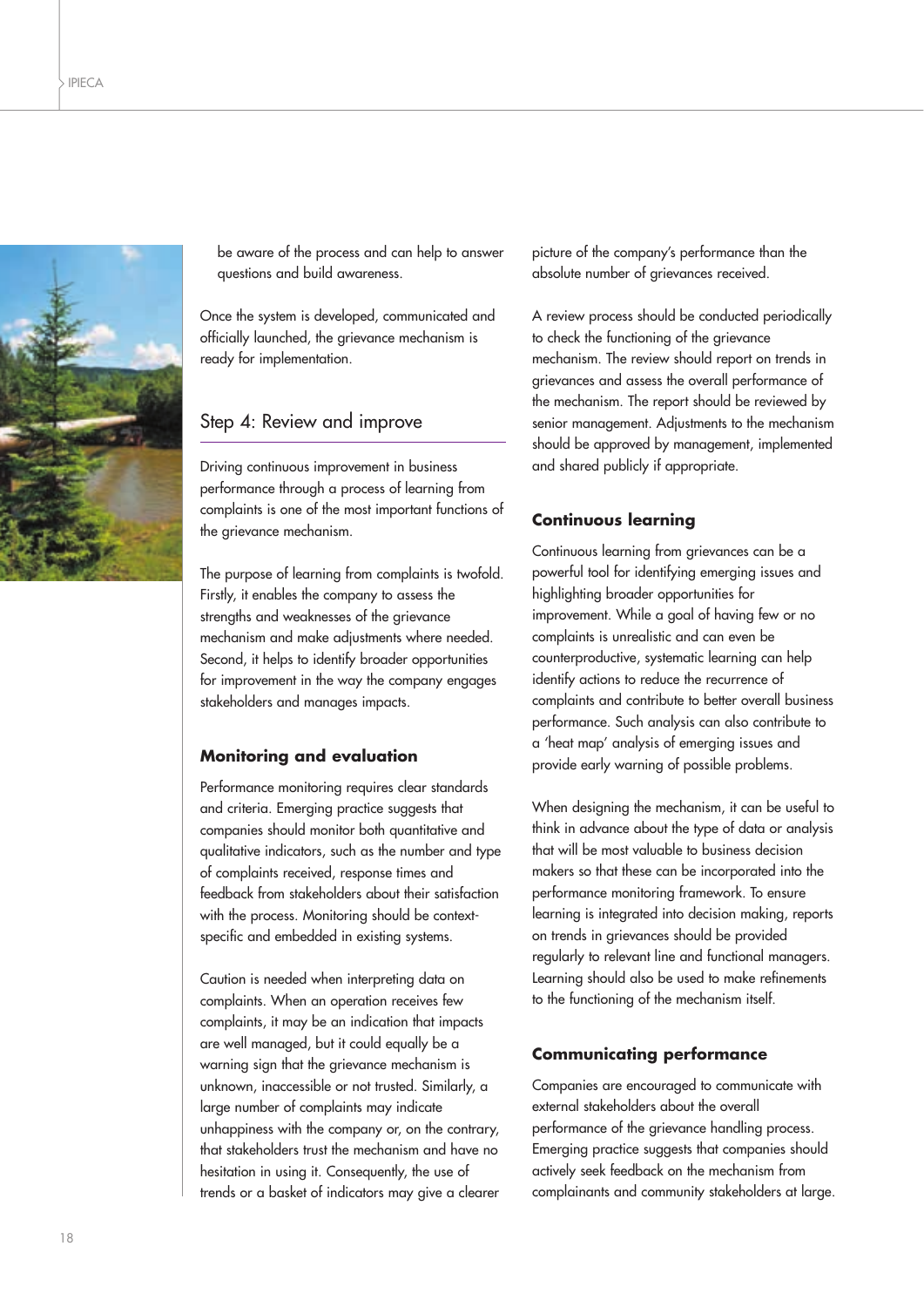Companies should also share information about the functioning of the mechanism, for example in terms of the number and type of complaints received, indicative outcomes, the speed of resolution, and any changes in policy or practice made a result of identified trends. Practice in this area is evolving

and varied, with some companies choosing to report publicly on complaints received while others provide more qualitative assessments of performance.

## **Strategies for enhancing trust**

In situations where the relationship between the company and communities is marked by an underlying lack of trust, or where the operating environment is complex for other reasons, it may be appropriate to consider additional measures to enhance access and build trust in the grievance handling process.

The need for additional accessibility and trust building measures will often be identified as part of the risk assessment conducted at the time the mechanism is established. Figure 4 illustrates a framework for assessing the need for further steps.

Some of the most effective strategies involve the use of participatory approaches to fact finding and decision making, third parties in a mediation or facilitation role or multi-stakeholder bodies. These are discussed below.

## Joint fact finding and decision making

An essential part of trust building is the participation of stakeholders in processes that affect their interests. In grievance handling, problems can often be resolved more effectively through

#### **Figure 4** Assessing the need for trust building measures

| <b>Factors to consider</b>                                                                                                                        | <b>Assessment</b>                                                                                                                  | Potential approaches       |                                            |                                                    |  |
|---------------------------------------------------------------------------------------------------------------------------------------------------|------------------------------------------------------------------------------------------------------------------------------------|----------------------------|--------------------------------------------|----------------------------------------------------|--|
| • Footprint of operation<br>• Nature and severity of impacts<br>• Nature of affected communities                                                  | Some complaints are<br>expected, but these do<br>not reflect deep levels<br>of community concern                                   | Good practice<br>mechanism |                                            |                                                    |  |
| • Expected frequency of complaints<br>• Expected nature of complaints<br>• Presence of vulnerable groups<br>• Existing dispute resolution culture | Complaints are<br>expected to be more<br>frequent or serious, or<br>reflect deeper levels of<br>community concern                  | Good practice<br>mechanism | Measures to<br>enhance access<br>and trust |                                                    |  |
| • Trust in government<br>• Attitudes to oil industry<br>• Presence of other operators                                                             | Complaints are expected<br>to be unusually frequent<br>or serious, or reflect<br>exceptionally high levels<br>of community concern | Good practice<br>mechanism | Measures to<br>enhance access<br>and trust | Third-party or<br>multi-stakeholder<br>involvement |  |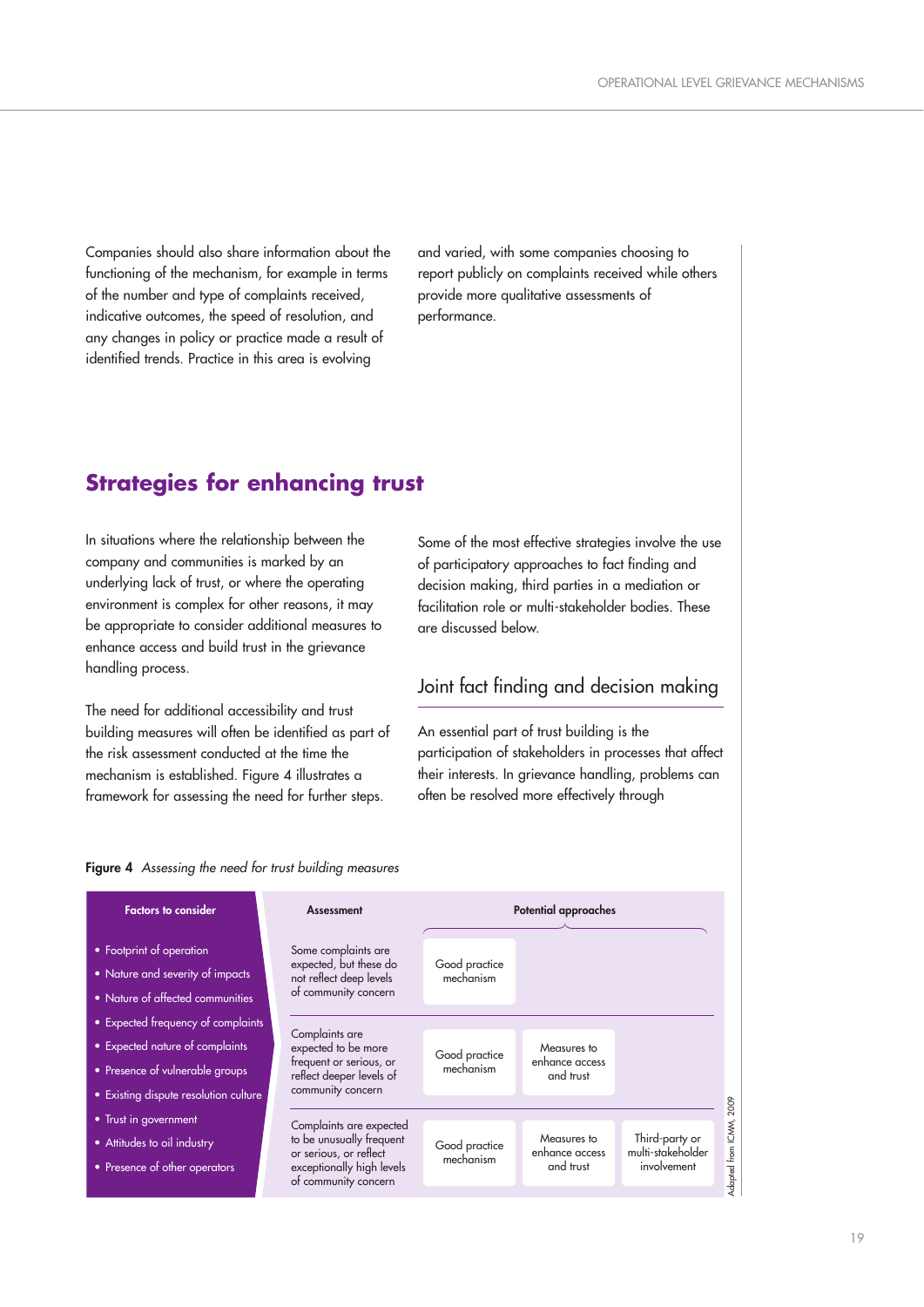

collaborative approaches that involve the stakeholder in the process of finding a solution.

Joint fact finding refers to the practice of involving stakeholders in the process of establishing the underlying facts behind a grievance. Such an approach can take many forms. It can range from the relatively informal, such as inviting the stakeholder to participate in an aspect of the investigation, to the more formal, such as forming a joint team of company and community representatives to look into an issue. Collaborative approaches do not preclude the company carrying out its own investigations and reaching its own conclusions. But by involving stakeholders in the process of establishing the facts, the resulting information may have more credibility than if the company is seen to reach the same conclusions on its own.

Joint decision making is a process where the company and the community mutually decide on the resolution of a grievance. This approach may be appropriate in settings where community members show a strong preference for collective approaches to problem solving, or where the issues involved are particularly complex. Joint decision-making structures take many forms, from informal consultations with community leaders to standing bodies composed of

a mix of company and community representatives. Such an approach may be useful when the credibility of the decision making process itself is a crucial factor in the acceptance of outcomes.

## The use of third parties

Although existing guidance highlights the role of third parties in grievance resolution, companies are sometimes unclear about how to involve external experts. Third parties can serve as facilitators, access points for the mechanism, technical experts, co-investigators, mediators, appeals assessors or oversight panel members. Some companies have also engaged third parties to provide independent monitoring of the grievance mechanism on a regular basis.

Academic bodies, state agencies such as a local ombudsman, non-profit organizations, and networks of individuals are all examples of third parties that have played a role in operational level mechanisms. The community and the company should be able to trust the third party to be impartial and to act in the common interest. Using a third party at appropriate times in the grievance process can lead to an acceptable resolution and help the company fulfil its broader responsibilities.

## Use of multi-stakeholder bodies

Multi-stakeholder bodies may be a useful framework for addressing grievances in situations where the issues are complex or touch upon multiple interests. Such bodies can play various roles in the grievance handling process, from serving as a forum for communicating about the functioning of the mechanism to playing a more direct role in the process. Although multistakeholder bodies require significant effort to establish and maintain, they are often valuable for creating a space in which the interests of various parties to an issue can be reconciled.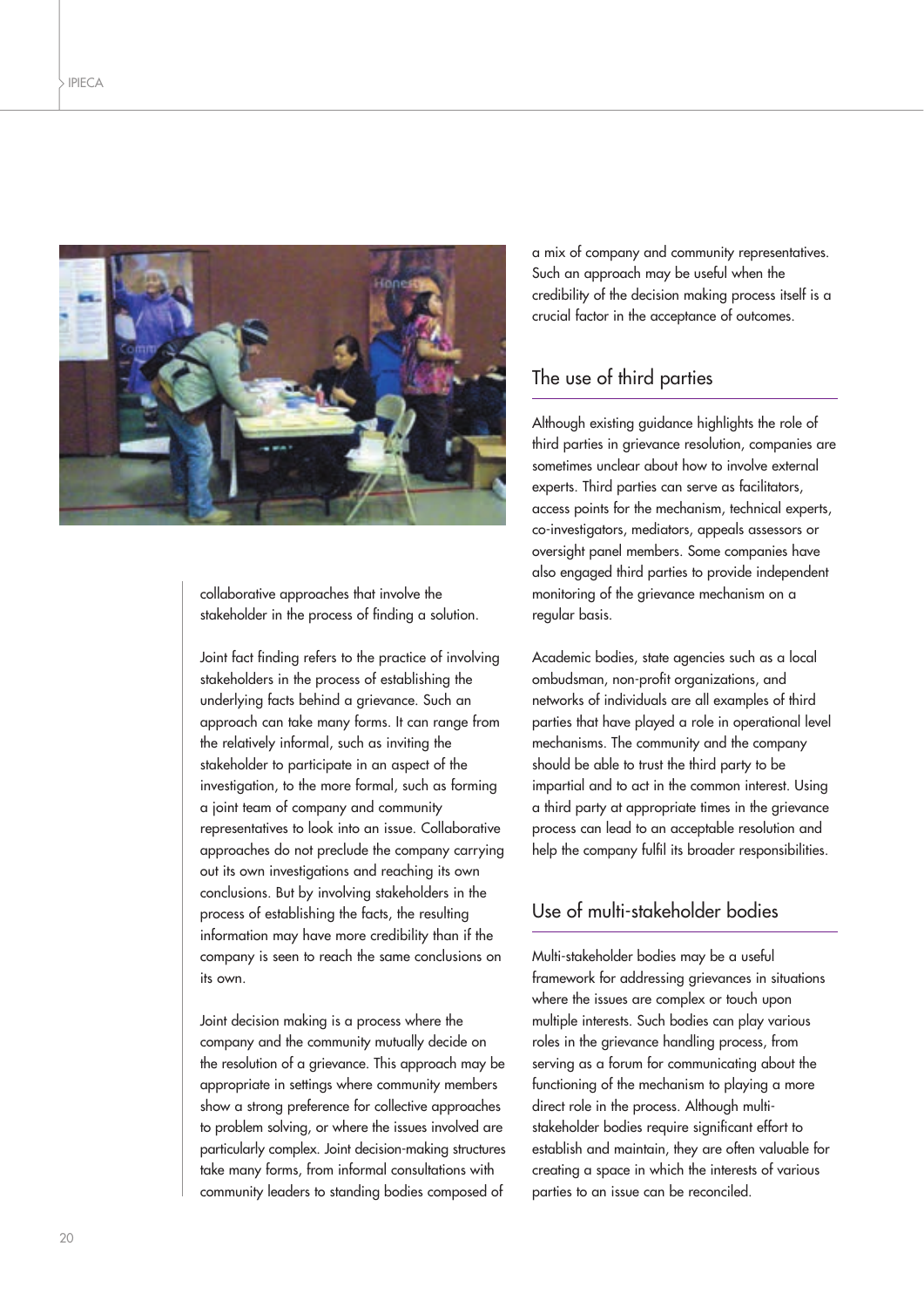**Section 3:**

## Management framework

For a grievance mechanism to be effective it should be fully integrated into a company's existing management framework. This section extracts highlights from the literature to illustrate some of the ways grievance mechanisms can be incorporated into company management systems.

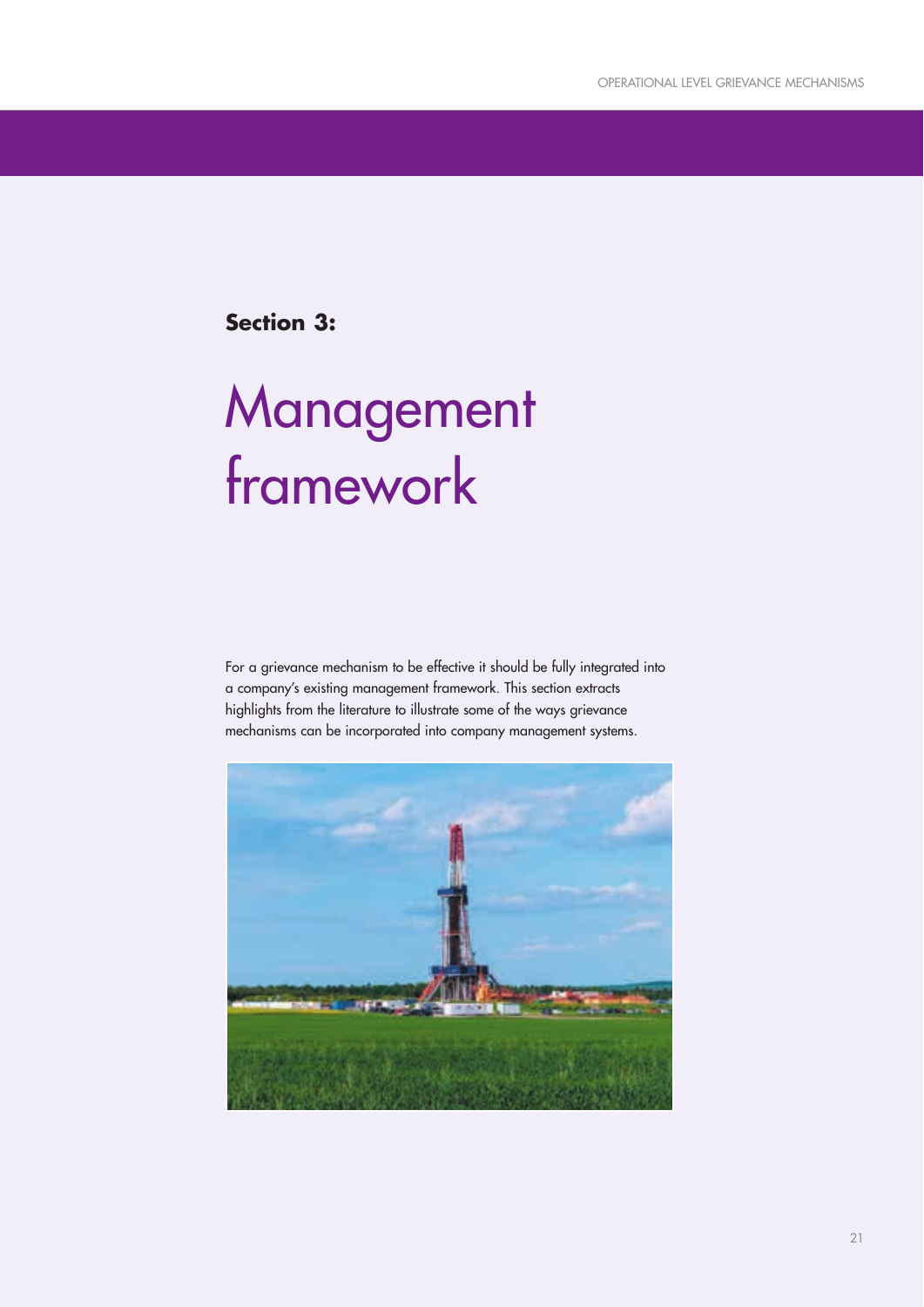## **Management framework**

Grievance mechanisms should be considered an integral part of a company's broader approach to stakeholder engagement. They also interact with other management processes for health, safety, security, environment and social performance. Because the management of these processes differs from company to company, the way in which grievance mechanisms are embedded in this framework will vary as well.

In terms of the way a company receives, investigates and follows up complaints, a grievance mechanism is fundamentally a business process. As such, it requires a management framework consisting of an enabling policy or standard, standard operating procedures, qualified personnel with well-defined roles and responsibilities, appropriate resources and an assurance process. Less tangible but just as important is management commitment and a company culture of responsiveness towards dealing with complaints.

These elements of a management framework for grievance mechanisms are illustrated in Figure 5. Each element is discussed below.

## Policy or standard

At the highest level, a grievance mechanism should be governed by an enabling policy or standard. This may take the form of a stand-alone policy or a commitment incorporated in existing policies on stakeholder engagement or social performance. Depending on the company's approach, the policy may also specify the situations in which a requirement applies and the managers responsible for its implementation.

## Standard operating procedure

At an operating level, the grievance mechanism should be managed in accordance with a standard operating procedure which sets out the detailed steps to be followed when dealing with complaints. The content of the procedure will vary from company to company but typically includes such basic elements as the objectives of the process, its scope, the roles and responsibilities of staff and contractors, the process steps to be followed and types of performance data to be monitored.



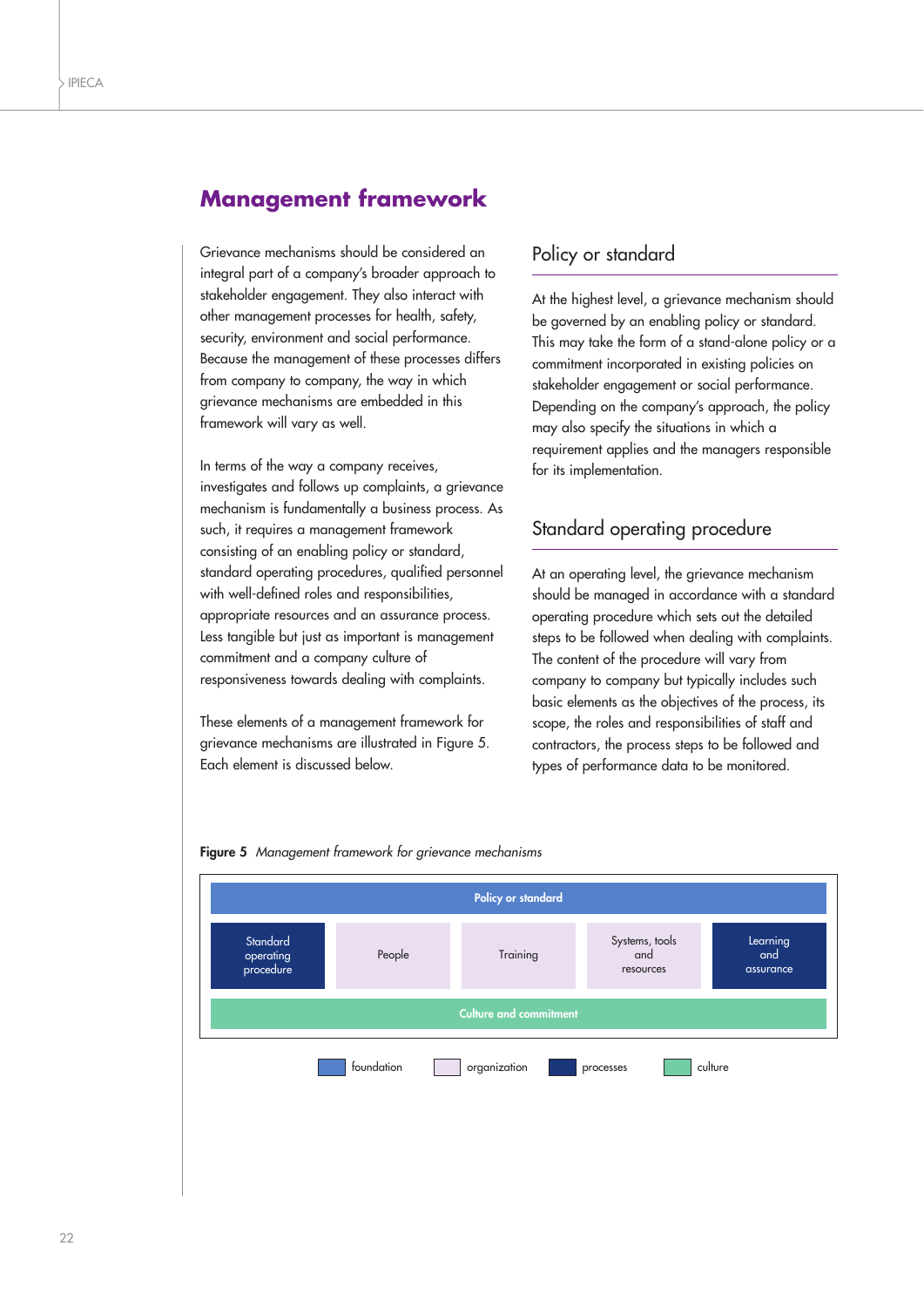## People

Implementing the grievance mechanism requires qualified staff with clearly defined roles and responsibilities.

The workflow for handing a grievance typically involves several distinct roles: liaising with complainants; investigating concerns; implementing resolutions; and exercising custodianship over the process itself. These roles may be played by different managers depending on the company, with the precise allocation of roles and responsibilities being made at the time the grievance mechanism is designed. When assigning roles and responsibilities, it is also important to consider the role of contractors or third parties and how they will interact with the process.

Whatever approach the company adopts, roles and responsibilities in the grievance handing process should be incorporated in relevant job descriptions and performance objectives.

## **Training**

Staff or contractors who have a role in the grievance handling process may require training in order to perform their job effectively. During the process of designing the mechanism, the company should identify personnel who will have a role in the process and the type of training required for them to perform effectively. For community liaison staff, this could include training in basic conflict resolution and grievance handling skills. Staff involved in investigating grievances may require training in investigative methodologies and engagement skills. For other staff or contractors with community facing roles, an awareness session on the mechanism and how it works is appropriate.

## Systems, tools and resources

Effective grievance mechanisms often require supporting tools and systems to enable them to function efficiently.

One of the most important is an information management system for tracking grievances. These systems vary widely in terms of functionality, cost and the degree to which they integrate with existing systems. The most sophisticated are designed to fully automate the grievance handling process by allowing the company to register grievances, monitor their status, provide notification of overdue actions and generate reports. Other systems are more modest, and are limited to capturing basic data on a complaint. Whatever option is chosen, such systems must comply with applicable data protection laws.

Various resources will be required to implement the grievance handling process. These may include resources for dedicated personnel, training, external communications material, consultants, the use of neutral third parties as facilitators or mediators, and any costs associated with the process of investigating and resolving individual grievances. These costs should be included in the relevant budget planning process.

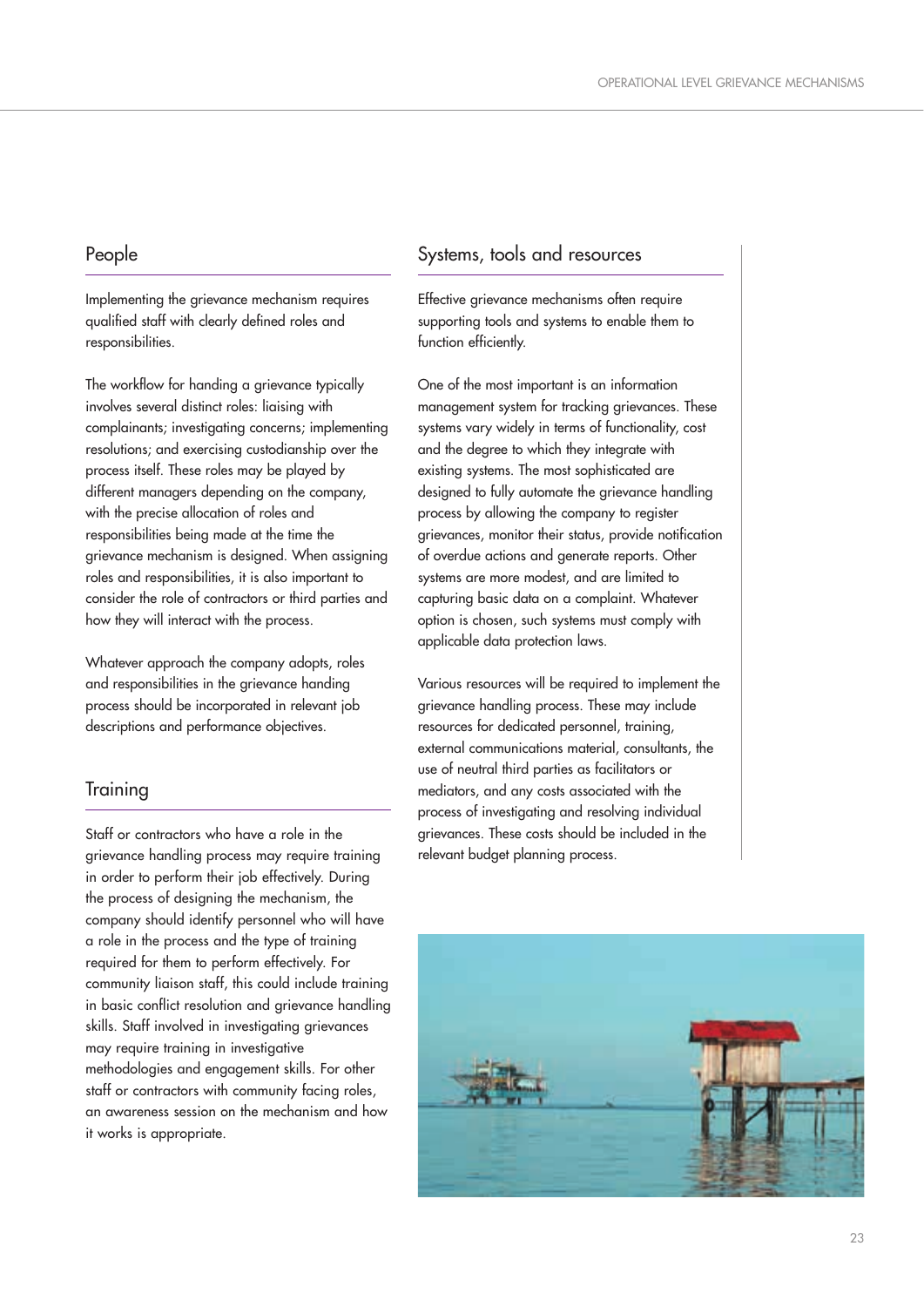

#### Assurance

As with other business processes, grievance mechanisms may be subject to periodic internal assurance to ensure that appropriate controls are in place and that the process is functioning in line with established policy. Where the grievance mechanism has been incorporated into an existing company policy framework, it will usually be subject to the assurance regime relevant to that framework.

## Culture and commitment

The best policies, procedures, people and systems will not enable a company to deal effectively with grievances if the leadership and internal culture are not supportive. This requires that the business case for grievance mechanisms be widely communicated and understood throughout the organization. The fact that grievances often cut across internal boundaries or require multidisciplinary responses underscores the importance of senior managers setting the tone and encouraging a culture in which everyone is responsible for complaints. It is important for managers to communicate these expectations clearly to both staff and contractors.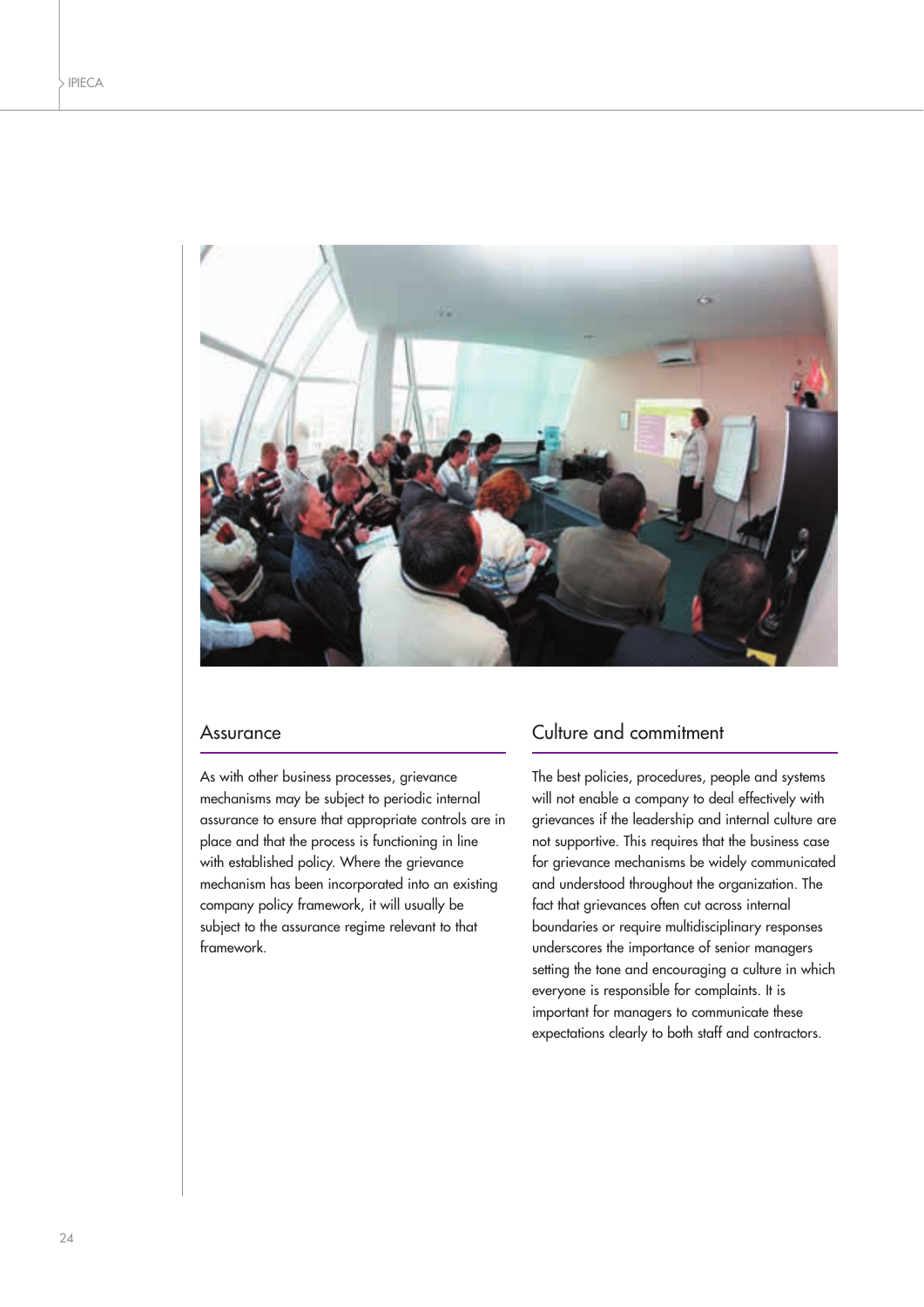## **Resources and further reading**

CAO (2008). A Guide to Designing and Implementing Grievance Mechanisms for Development Projects. The Compliance Advisor Ombudsman for The International Finance Corporation. Washington, 2008. www.cao-ombudsman.org/howwework/advisor/ documents/implemgrieveng.pdf

Harvard University (2008). Rights-Compatible Grievance Mechanisms: A Guidance Tool for Companies and Their Stakeholders. The Corporate Social Responsibility Initiative of the Harvard Kennedy School. Boston, 2008. www.hks.harvard.edu/m-rcbg/CSRI/publications/ Workingpaper 41 Rights-Compatible%20 Grievance%20Mechanisms\_May2008FNL.pdf

ICMM (2009). Human Rights in the Mining and Metals Industry: Handling and Resolving Local Level Concerns and Grievances. The International Council on Mining and Metals. London, 2009. www.icmm.com/page/15816/human-rights-in-themining-metals-sector-handling-and-resolving-locallevel-concerns-grievances

IFC (2007). Stakeholder Engagement: A Good Practice Handbook for Companies Doing Business in Emerging Markets. International Finance Corporation. Washington, 2007. www.ifc.org/ifcext/enviro.nsf/attachmentsbytitle/ p\_stakeholderengagement\_full/\$file/ifc\_stakeholde rengagement.pdf

IFC (2009). Addressing Grievances from Project-Affected Communities. IFC 'Good Practice Note'. International Finance Corporation. Washington, 2009. http://www1.ifc.org/wps/wcm/connect/topics\_ext \_content/ifc\_external\_corporate\_site/ifc+sustainabil ity/publications/publications\_gpn\_grievances

IPIECA (2011). Indigenous Peoples and the Oil and Gas Industry: Context, Issues and Emerging Good Practice. IPIECA. London, 2011. www.ipieca.org/sites/default/files/publications/in digenous people.pdf

Kemp, Deanna and Bond, Carol, J. (2009). Mining Industry Perspectives on Handling Community Grievances: Summary and Analysis of Industry Interviews. Centre for Social Responsibility in Mining (CSRM), University of Queensland and the Corporate Social Responsibility Initiative of the Harvard Kennedy School. Queensland, 2009. www.hks.harvard.edu/m-rcbg/CSRI/publications/ other\_mining\_industry\_perspectives\_on\_handling\_ community grievances.pdf

Kemp, Deanna and Gotzmann, Nora (2009). Community Complaints and Grievance Mechanisms and the Australian Minerals Industry. Centre for Social Responsibility in Mining, University of Queensland. Queensland: 2009. www.csrm.uq.edu.au/docs/CSRM%20Community% 20Complaints%20and%20Grievance%20Discussion %20Paper%202009%20\_FINAL%20REPORT.pdf

Rees, Caroline (2011). Piloting Principles for Effective Company-Stakeholder Grievance Mechanisms: A Report of Lessons Learned. The Corporate Social Responsibility Initiative of the Harvard Kennedy School. Boston, 2011. www.hks.harvard.edu/m-rcbg/CSRI/publications/ report\_46\_GM\_pilots.pdf

Ruggie, John (2008). Promotion and Protection of All Human Rights, Civil, Political, Economic, Social and Cultural Rights, including the Right to Development: Protect, Respect and Remedy: A Framework for Business and Human Rights. Report of the Special Representative of the United Nations Secretary-General on the Issue of Human Rights and Transnational Corporations and Other Business Enterprises. United Nations Human Rights Council. Geneva, 2008

www.business-humanrights.org

Ruggie, John (2011). Guiding Principles on Business and Human Rights: Implementing the United Nations 'Protect, Respect and Remedy' Framework. United Nations Human Rights Council. Geneva: 2011. www.business-humanrights.org/ media/documents/ruggie/ruggie-guidingprinciples-21-mar-2011.pdf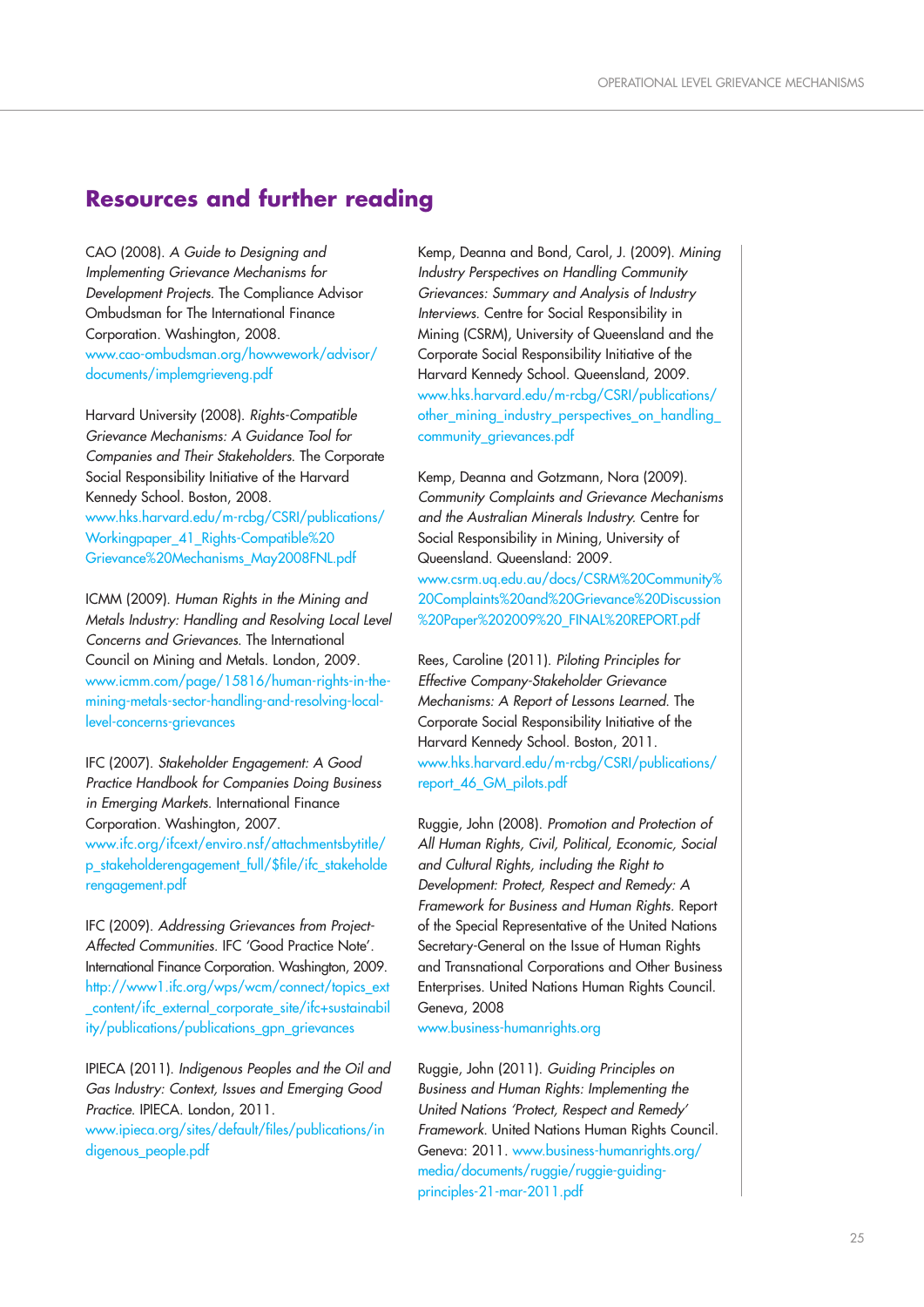## Acknowledgements

This publication was prepared by the IPIECA Human Rights Task Force under the auspices of the Social Responsibility Working Group. IPIECA gratefully acknowledges Susan Wildau of CDR Associates and Luc Zandvliet of Triple R Alliance for contributing their expertise to the development of this document. IPIECA also thanks Dr Deanna Kemp and Julie Kim of the Centre for Social Responsibility in Mining at the University of Queensland for commenting on an earlier draft. IPIECA is solely responsible for this publication and the involvement of these individuals does not imply any endorsement of its contents.